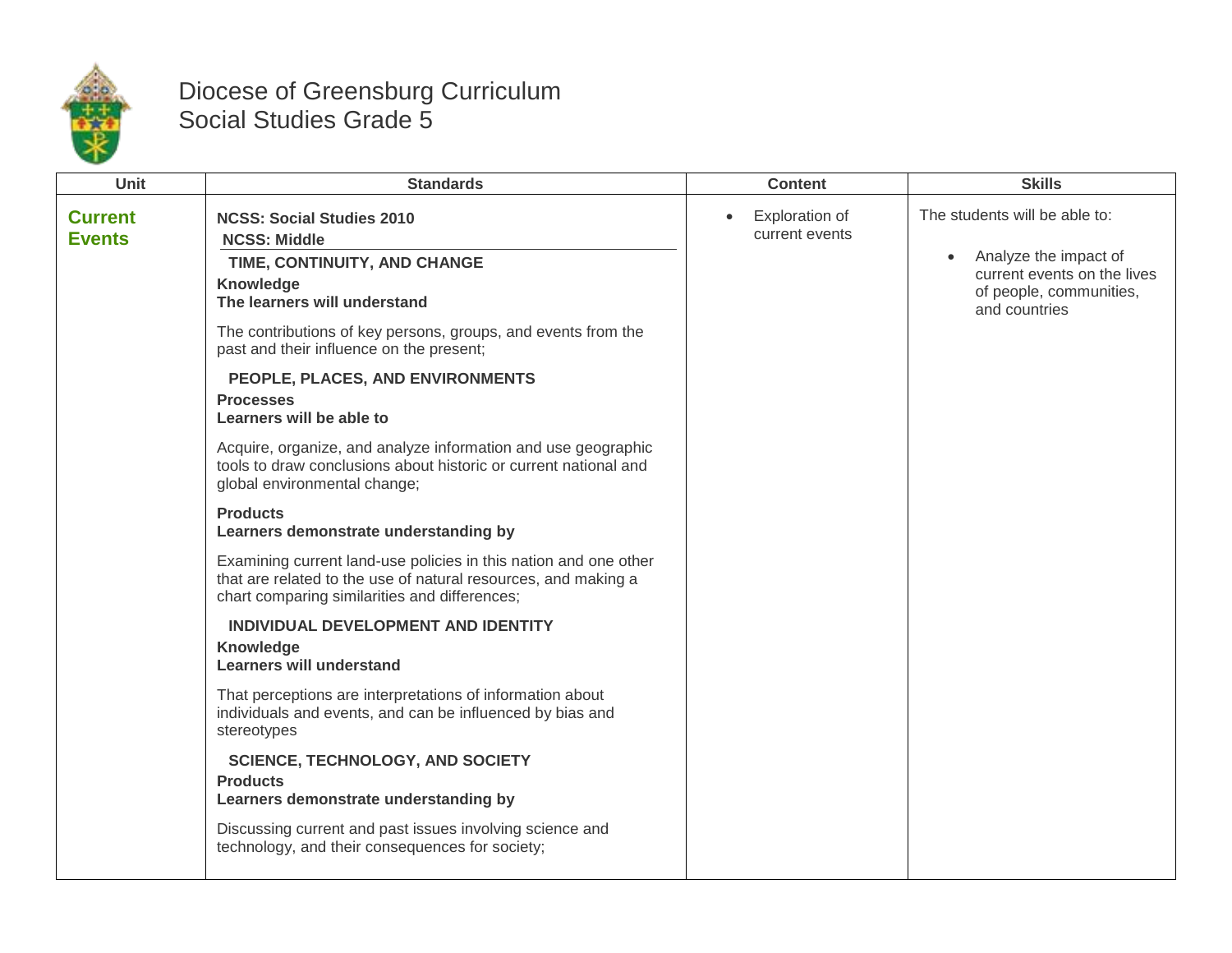| Unit                                     | <b>Standards</b>                                                                                                                                                                                                                                                                                                                                                                                                                                                                                                                                                                                                                                                                                                                                                                                                                                                                                                                                                                                                       | <b>Content</b>                                                                                                                                                                                                                                                                                                                                                                                                                                                                              | <b>Skills</b>                                                                                                                                                                                                                                                                                                                                                                                                                                                                                                                                                                                                                                         |
|------------------------------------------|------------------------------------------------------------------------------------------------------------------------------------------------------------------------------------------------------------------------------------------------------------------------------------------------------------------------------------------------------------------------------------------------------------------------------------------------------------------------------------------------------------------------------------------------------------------------------------------------------------------------------------------------------------------------------------------------------------------------------------------------------------------------------------------------------------------------------------------------------------------------------------------------------------------------------------------------------------------------------------------------------------------------|---------------------------------------------------------------------------------------------------------------------------------------------------------------------------------------------------------------------------------------------------------------------------------------------------------------------------------------------------------------------------------------------------------------------------------------------------------------------------------------------|-------------------------------------------------------------------------------------------------------------------------------------------------------------------------------------------------------------------------------------------------------------------------------------------------------------------------------------------------------------------------------------------------------------------------------------------------------------------------------------------------------------------------------------------------------------------------------------------------------------------------------------------------------|
|                                          | <b>GLOBAL CONNECTIONS</b><br><b>Knowledge</b><br><b>Learners will understand</b><br>Global connections have existed in the past and increased rapidly<br>in current times;<br><b>Processes</b><br>Learners will be able to<br>Explore the causes, consequences, and possible solutions related<br>to persistent, current, and emerging global issues, such as health,<br>resource allocation, economic development, and environmental<br>quality;                                                                                                                                                                                                                                                                                                                                                                                                                                                                                                                                                                      |                                                                                                                                                                                                                                                                                                                                                                                                                                                                                             |                                                                                                                                                                                                                                                                                                                                                                                                                                                                                                                                                                                                                                                       |
| Map, Graph<br>and Chart<br><b>Skills</b> | <b>NCSS: Social Studies 2010</b><br><b>NCSS: Elementary</b><br><b>CULTURE</b><br><b>Products</b><br>Learners demonstrate understanding by<br>Presenting a "compare and contrast" chart demonstrating the<br>similarities and differences between two or more cultural groups in<br>given categories (such as food, shelter, language, religion, arts, or<br>beliefs);<br>PEOPLE, PLACES, AND ENVIRONMENTS<br>Knowledge<br><b>Learners will understand</b><br>Tools such as maps, globes, and geospatial technologies in<br>investigating the relationships among people, places, and<br>environments.<br><b>Processes</b><br>Learners will be able to<br>Investigate relationships among people, places, and environments<br>in the school, community, state, region, and world through the use<br>of atlases, data bases, charts, graphs, maps, and geospatial<br>technologies;<br>Gather and interpret information from various representations of<br>Earth, such as maps, globes, geospatial technologies and other | Geography<br>influences needs,<br>culture,<br>opportunities,<br>choices, interests,<br>and skills.<br>Map<br>Symbols/Legends<br><b>Types of Maps</b><br>Types of charts and<br>graphs<br>Hemispheres<br>(Northern/Southern,<br>Eastern/Western)<br>Equator<br><b>Cardinal Directions</b><br>Intermediate<br><b>Directions</b><br>Latitude &<br>Longitude<br><b>Scales</b><br>$\bullet$<br>Forms of Land and<br>Water<br><b>Political Map</b><br><b>Topographical Map</b><br>Satellite Photo | The students will be able to:<br>Identify continents, oceans,<br>states, countries, capitals<br>Analyze and interpret<br>graphs and charts which<br>represent population,<br>goods, economics,<br>government, and<br>geographical data<br>Understand common<br>representational symbols<br>Apply basic knowledge of<br>map symbols<br>Understand different types<br>of maps and how to<br>identify them<br>Interpret data from different<br>types of maps<br>Interpret data from a<br>satellite photo<br>Cross-reference maps to<br>obtain more complex<br>results<br>Understand basic grid co-<br>$\bullet$<br>ordinate systems when<br>used on maps |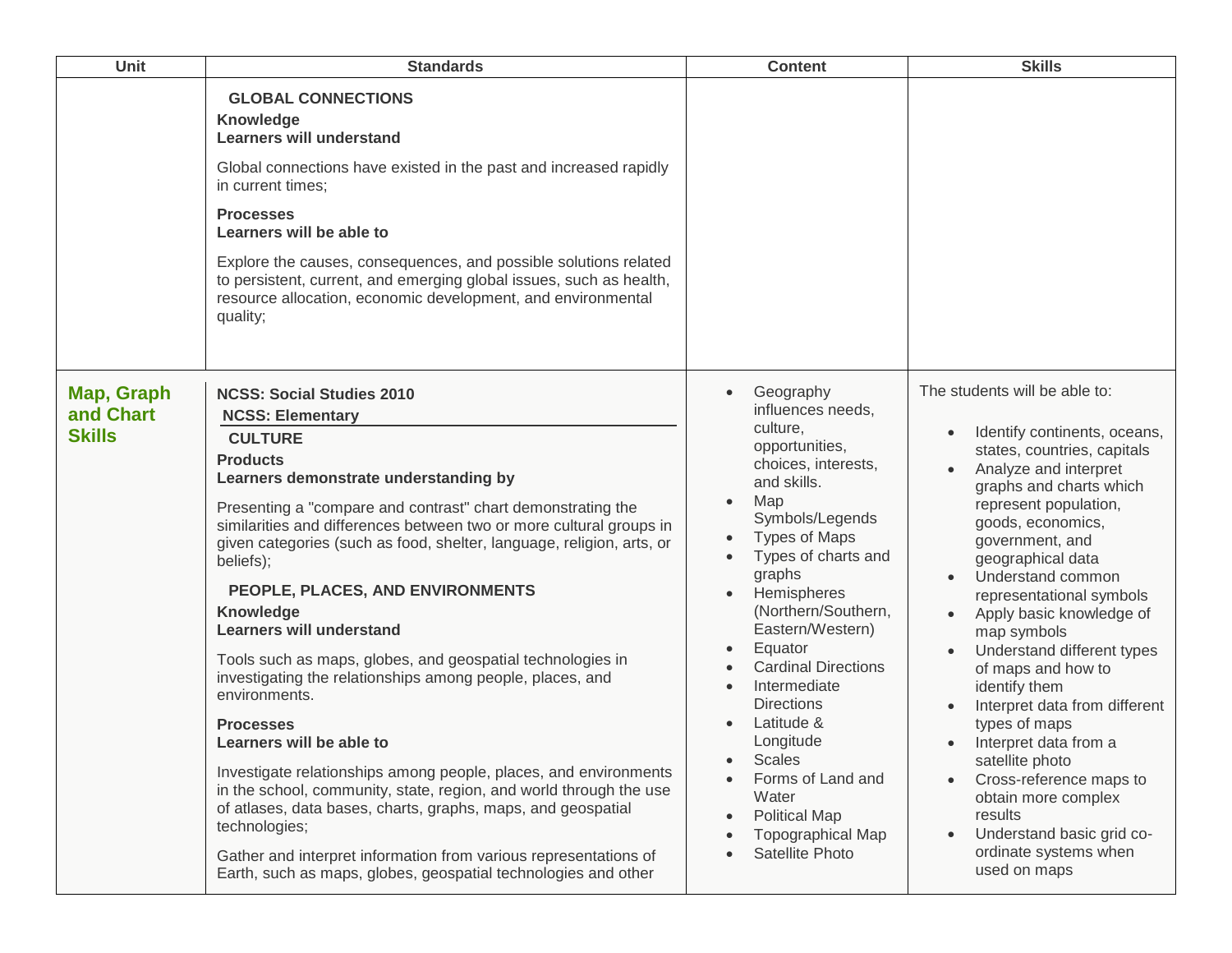| Unit | <b>Standards</b>                                                                                                                                                                                                                                                                                                                                                                                                                                                                                                                                                                                                                                                                                                                                  | <b>Content</b>                                                                                                                                                                                                                                                                       | <b>Skills</b>                                                                                                                                                                                                                                                                                                                                                                                                                                                                                                                                                                                                                                                                                                                                                                                                                                                                                                                      |
|------|---------------------------------------------------------------------------------------------------------------------------------------------------------------------------------------------------------------------------------------------------------------------------------------------------------------------------------------------------------------------------------------------------------------------------------------------------------------------------------------------------------------------------------------------------------------------------------------------------------------------------------------------------------------------------------------------------------------------------------------------------|--------------------------------------------------------------------------------------------------------------------------------------------------------------------------------------------------------------------------------------------------------------------------------------|------------------------------------------------------------------------------------------------------------------------------------------------------------------------------------------------------------------------------------------------------------------------------------------------------------------------------------------------------------------------------------------------------------------------------------------------------------------------------------------------------------------------------------------------------------------------------------------------------------------------------------------------------------------------------------------------------------------------------------------------------------------------------------------------------------------------------------------------------------------------------------------------------------------------------------|
|      | geographic tools to inform the study of people, places, and<br>environments, both past and present.<br><b>Products</b><br>Learners demonstrate understanding by<br>Constructing a map depicting the school, community, state, or<br>region that demonstrates an understanding of relative location,<br>direction, boundaries, and significant physical features;<br><b>GLOBAL CONNECTIONS</b><br><b>Processes</b><br>Learners will be able to<br>Use maps and databases to look for global patterns, trends, and<br>connections;<br><b>Products</b><br>Learners demonstrate understanding by<br>Creating maps, charts, or graphs to show global connections (e.g.,<br>trade, migration, resource allocation, or air flights across the<br>world); | <b>Population Density</b><br>$\bullet$<br>Map<br>Population<br>$\bullet$<br>chart/graph<br>Income Map<br>$\bullet$<br>Income chart/graph<br>$\bullet$<br><b>Climate Map</b><br>Climate chart/graph<br>Road Map<br><b>Historical Map</b><br><b>Weather Map</b><br>Weather chart/graph | Apply basic grid geometry<br>$\bullet$<br>to locate and compare<br>positions between items on<br>maps<br>Apply the use of cardinal<br>$\bullet$<br>directions to locate and<br>compare positions<br>between items on maps<br>Apply the use of<br>$\bullet$<br>intermediate directions to<br>locate and compare<br>positions between items on<br>maps<br>Apply the use of latitude to<br>$\bullet$<br>locate and compare<br>positions between items on<br>maps<br>Apply the use of longitude<br>to locate and compare<br>positions between items on<br>maps<br>Understand the concept of<br>$\bullet$<br>latitude and longitude<br>applied together<br>Apply the use of latitude<br>and longitude together to<br>locate and compare<br>positions between items on<br>maps<br>Apply the use map scales<br>to identify, estimate and<br>compare distances<br>between items on maps<br>Locate both forms of land<br>and water on a map |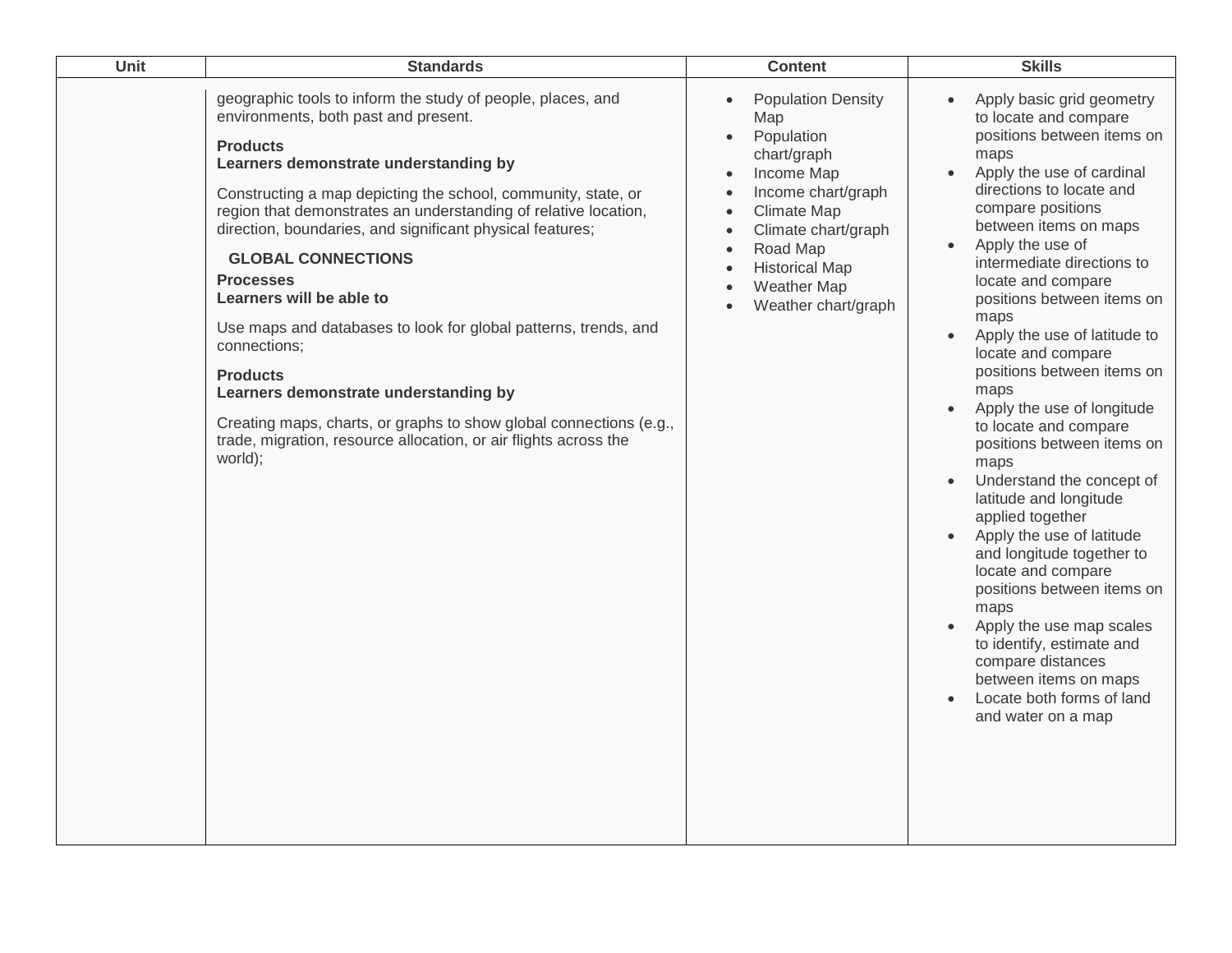| <b>Unit</b>                                                              | <b>Standards</b>                                                                                                                                                                                                                                                                                                                                                                                                                                                                                                                                                                                                                                                                                                                                                                                                                                                                                    | <b>Content</b>                                                                                                                                                                                                                                     | <b>Skills</b>                                                                                                                                                                                                                                                                                                                                                                                                                                                                                                                                                                                                                                                                                                   |
|--------------------------------------------------------------------------|-----------------------------------------------------------------------------------------------------------------------------------------------------------------------------------------------------------------------------------------------------------------------------------------------------------------------------------------------------------------------------------------------------------------------------------------------------------------------------------------------------------------------------------------------------------------------------------------------------------------------------------------------------------------------------------------------------------------------------------------------------------------------------------------------------------------------------------------------------------------------------------------------------|----------------------------------------------------------------------------------------------------------------------------------------------------------------------------------------------------------------------------------------------------|-----------------------------------------------------------------------------------------------------------------------------------------------------------------------------------------------------------------------------------------------------------------------------------------------------------------------------------------------------------------------------------------------------------------------------------------------------------------------------------------------------------------------------------------------------------------------------------------------------------------------------------------------------------------------------------------------------------------|
| <b>Early</b><br><b>American</b><br><b>Civilization</b>                   | <b>NCSS: Social Studies 2010</b><br><b>NCSS: Middle</b><br><b>CULTURE</b><br>Knowledge<br><b>Learners will understand</b><br>How culture influences the ways in which human groups solve the<br>problems of daily living;<br>TIME, CONTINUITY, AND CHANGE<br><b>Knowledge</b><br>The learners will understand<br>Key historical periods and patterns of change within and across<br>cultures (e.g., the rise and fall of ancient civilizations, the<br>development of technology, the rise of modem nation-states, and<br>the establishment and breakdown of colonial systems;<br>PEOPLE, PLACES, AND ENVIRONMENTS<br>Knowledge<br><b>Learners will understand</b><br>Patterns of demographic and political change, and cultural<br>diffusion in the past and present (e.g., changing national<br>boundaries, migration, and settlement, and the diffusion of and<br>changes in customs and ideas); | <b>Native Americans</b><br>and Native<br><b>American Cultures</b><br>as it relates to Early<br>Colonization /<br><b>Explorers</b><br>Explore Inuit, Maya,<br>Aztec, Inca,<br>Anasazi, Mound<br><b>Builders</b>                                     | The students will be able to:<br>Interpret and integrate<br>knowledge of established<br>Native American tribes and<br>cultures<br>Compare and contrast the<br>four cultural regions,<br>identify and describe<br>characteristics of the tribes<br>within those regions<br>Evaluate the importance of<br>$\bullet$<br>their art, traditions, and<br>religions<br>Explain the importance of<br>animals in their cultures<br>Describe men's and<br>women's roles within the<br>tribes<br>Distinguish the relationship<br>$\bullet$<br>between geography and<br>culture<br>Identify, analyze and<br>create maps relative to the<br><b>Native American Tribes</b><br>and cultures in the early<br>Western Hemisphere |
| <b>Native</b><br><b>American</b><br><b>Culture and</b><br><b>History</b> | <b>NCSS: Social Studies 2010</b><br><b>NCSS: Elementary</b><br>PEOPLE, PLACES, AND ENVIRONMENTS<br>Knowledge<br><b>Learners will understand</b><br>Physical changes in community, state, and region, such as<br>seasons, climate, and weather, and their effects on plants and<br>animals;                                                                                                                                                                                                                                                                                                                                                                                                                                                                                                                                                                                                          | US History and<br>$\bullet$<br>Geography<br>Beginnings to 1620<br>American Indian life<br>in the Americas<br>Eastern Woodland<br><b>Native Americans</b><br><b>Southeast Native</b><br>Americans<br><b>Plains Native</b><br>$\bullet$<br>Americans | Students will be able to:<br>Describe the life of peoples<br>$\bullet$<br>living in North America<br>before European<br>exploration (e.g., food,<br>religion, agriculture,<br>shelter, craft, trading)<br>Use maps to locate<br>peoples in the desert<br>Southwest, the Pacific<br>Northwest, the nomadic                                                                                                                                                                                                                                                                                                                                                                                                       |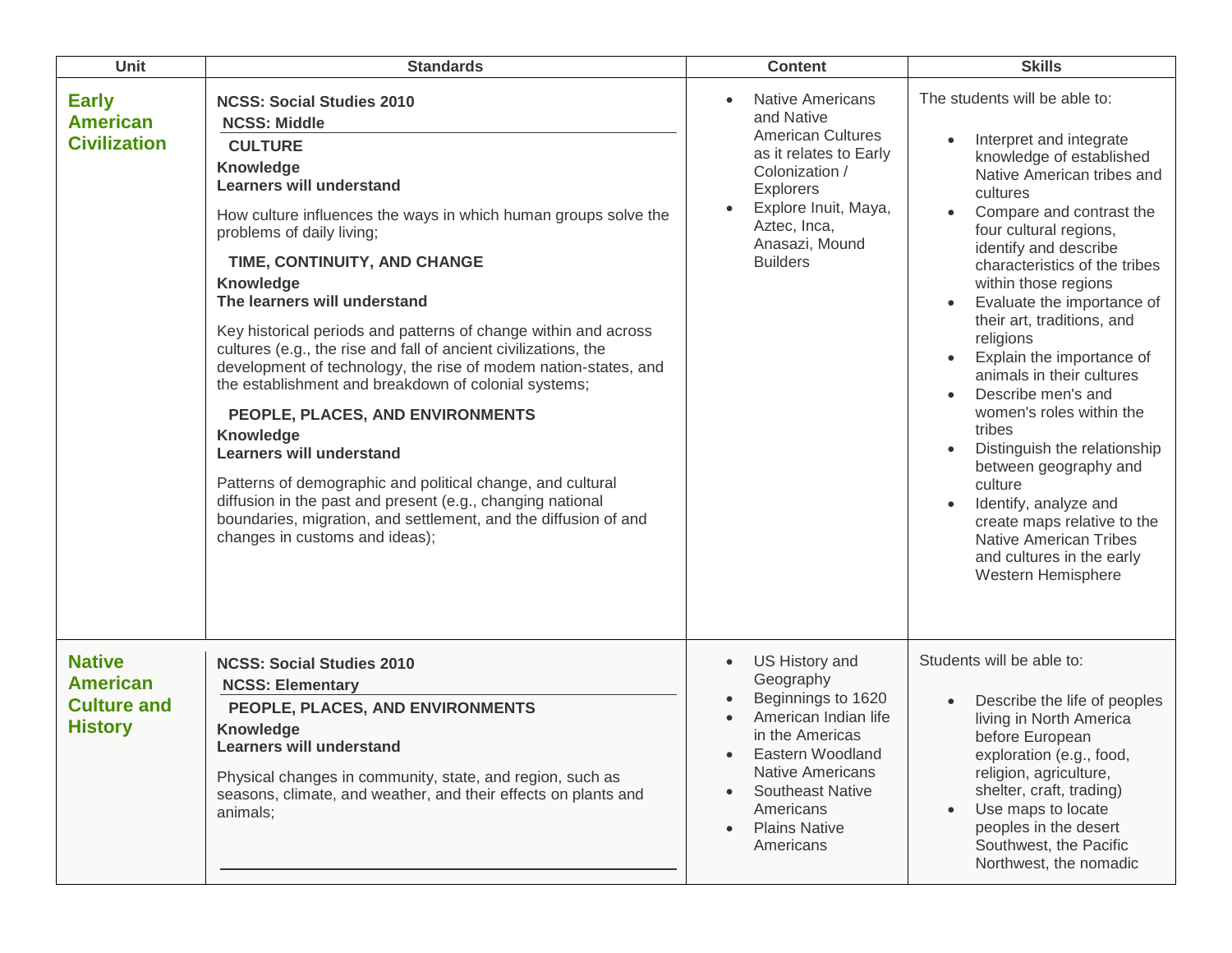| <b>Unit</b> | <b>Standards</b>                                                                                                                                                                                                                                                                                                                                                                                                                                                                                                                                                                                                                                                                                                                                                                                                                                                                              | <b>Content</b>                                                                                                        | <b>Skills</b>                                                                                                                                                                                                                                                                                                                                                                                                                                                                                                                                                                                                       |
|-------------|-----------------------------------------------------------------------------------------------------------------------------------------------------------------------------------------------------------------------------------------------------------------------------------------------------------------------------------------------------------------------------------------------------------------------------------------------------------------------------------------------------------------------------------------------------------------------------------------------------------------------------------------------------------------------------------------------------------------------------------------------------------------------------------------------------------------------------------------------------------------------------------------------|-----------------------------------------------------------------------------------------------------------------------|---------------------------------------------------------------------------------------------------------------------------------------------------------------------------------------------------------------------------------------------------------------------------------------------------------------------------------------------------------------------------------------------------------------------------------------------------------------------------------------------------------------------------------------------------------------------------------------------------------------------|
|             | <b>NCSS: Middle</b><br><b>CULTURE</b><br>Knowledge<br><b>Learners will understand</b><br>"Culture" refers to the socially transmitted behaviors, beliefs,<br>values, traditions, institutions, and ways of living together of a<br>group of people;<br>Concepts such as beliefs, values, institutions, cohesion, diversity,<br>accommodation, adaptation, assimilation, and dissonance;<br>How culture influences the ways in which human groups solve the<br>problems of daily living;<br>That the beliefs, values, and behaviors of a culture form an<br>integrated system that helps shape the activities and ways of life<br>that define a culture;<br>How individuals learn the elements of their culture through<br>interactions with others, and how individuals learn of other<br>cultures through communication and study;<br>That culture may change in response to changing needs, | <b>Southwest Native</b><br>$\bullet$<br>Americans<br><b>Pacific Northwest</b><br>$\bullet$<br><b>Native Americans</b> | nations of the Great Plains,<br>and the woodland peoples<br>east of the Mississippi<br>River (Eastern Woodland)<br>Compare how American<br>Indians in the desert<br>Southwest and the Pacific<br>Northwest adapted to or<br>modified the environment<br><b>Describe Eastern</b><br>Woodland American Indian<br>life with respect to<br>governmental and family<br>structures, trade, and<br>views on property<br>ownership and land use<br>Identify, analyze and<br>create maps relative to the<br>Native American tribes and<br>cultures in the five native<br>cultural regions in the early<br>Western Hemisphere |
|             | concerns, social, political, and geographic conditions;<br>How people from different cultures develop different values and<br>ways of interpreting experience;<br>That language, behaviors, and beliefs of different cultures can<br>both contribute to and pose barriers to cross-cultural<br>understanding.                                                                                                                                                                                                                                                                                                                                                                                                                                                                                                                                                                                 |                                                                                                                       |                                                                                                                                                                                                                                                                                                                                                                                                                                                                                                                                                                                                                     |
|             | TIME, CONTINUITY, AND CHANGE<br>Knowledge<br>The learners will understand                                                                                                                                                                                                                                                                                                                                                                                                                                                                                                                                                                                                                                                                                                                                                                                                                     |                                                                                                                       |                                                                                                                                                                                                                                                                                                                                                                                                                                                                                                                                                                                                                     |
|             | The study of the past provides a representation of the history of<br>communities, nations, and the world;                                                                                                                                                                                                                                                                                                                                                                                                                                                                                                                                                                                                                                                                                                                                                                                     |                                                                                                                       |                                                                                                                                                                                                                                                                                                                                                                                                                                                                                                                                                                                                                     |
|             | Concepts such as: chronology, causality, change, conflict,<br>complexity, multiple perspectives, primary and secondary sources,<br>and cause and effect:                                                                                                                                                                                                                                                                                                                                                                                                                                                                                                                                                                                                                                                                                                                                      |                                                                                                                       |                                                                                                                                                                                                                                                                                                                                                                                                                                                                                                                                                                                                                     |
|             | That learning about the past requires the interpretation of sources,<br>and that using varied sources provides the potential for a more<br>balanced interpretive record of the past;                                                                                                                                                                                                                                                                                                                                                                                                                                                                                                                                                                                                                                                                                                          |                                                                                                                       |                                                                                                                                                                                                                                                                                                                                                                                                                                                                                                                                                                                                                     |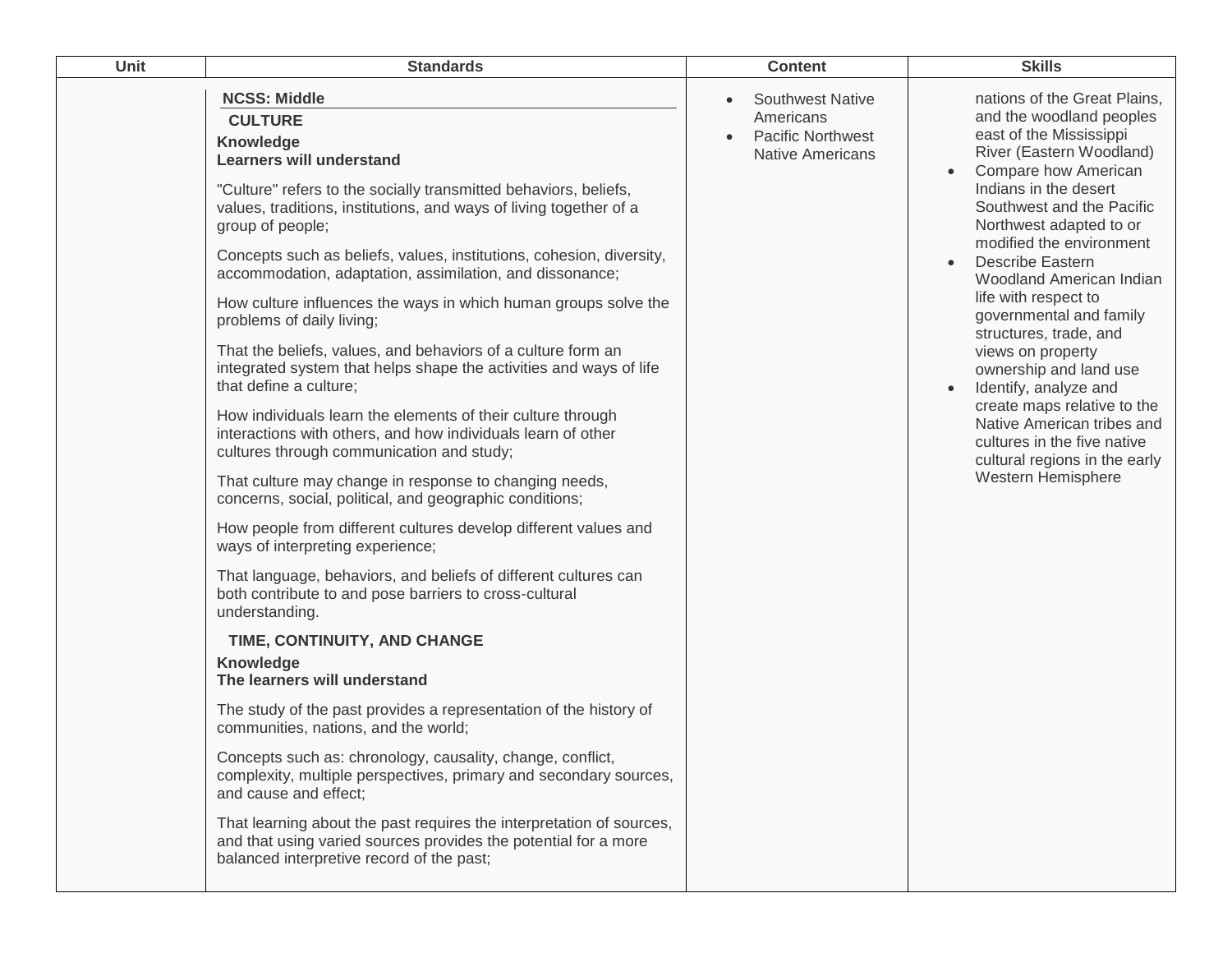| <b>Unit</b> | <b>Standards</b>                                                                                                                                                                                                                                                | <b>Content</b> | <b>Skills</b> |
|-------------|-----------------------------------------------------------------------------------------------------------------------------------------------------------------------------------------------------------------------------------------------------------------|----------------|---------------|
|             | That historical interpretations of the same event may differ on the<br>basis of such factors as conflicting evidence from varied sources,<br>national or cultural perspectives, and the point of view of the<br>researcher;                                     |                |               |
|             | Key historical periods and patterns of change within and across<br>cultures (e.g., the rise and fall of ancient civilizations, the<br>development of technology, the rise of modem nation-states, and<br>the establishment and breakdown of colonial systems;   |                |               |
|             | The origins and influences of social, cultural, political, and<br>economic systems;                                                                                                                                                                             |                |               |
|             | The contributions of key persons, groups, and events from the<br>past and their influence on the present;                                                                                                                                                       |                |               |
|             | The history of democratic ideals and principles, and how they are<br>represented in documents, artifacts and symbols;                                                                                                                                           |                |               |
|             | The influences of social, geographic, economic, and cultural<br>factors on the history of local areas, states, nations, and the world.                                                                                                                          |                |               |
|             | PEOPLE, PLACES, AND ENVIRONMENTS<br>Knowledge                                                                                                                                                                                                                   |                |               |
|             | <b>Learners will understand</b><br>The theme of people, places, and environments involves the study<br>of the relationships between human populations in different<br>locations and geographic phenomena such as climate, vegetation,<br>and natural resources; |                |               |
|             | Concepts such as: location, region, place, and migration, as well<br>as human and physical systems;                                                                                                                                                             |                |               |
|             | Past and present changes in physical systems, such as seasons,<br>climate, and weather, and the water cycle, in both national and<br>global contexts;                                                                                                           |                |               |
|             | The roles of different kinds of population centers in a region or<br>nation;                                                                                                                                                                                    |                |               |
|             | The concept of regions identifies links between people in different<br>locations according to specific criteria (e.g., physical, economic,<br>social, cultural, or religious);                                                                                  |                |               |
|             | Patterns of demographic and political change, and cultural<br>diffusion in the past and present (e.g., changing national                                                                                                                                        |                |               |
|             |                                                                                                                                                                                                                                                                 |                |               |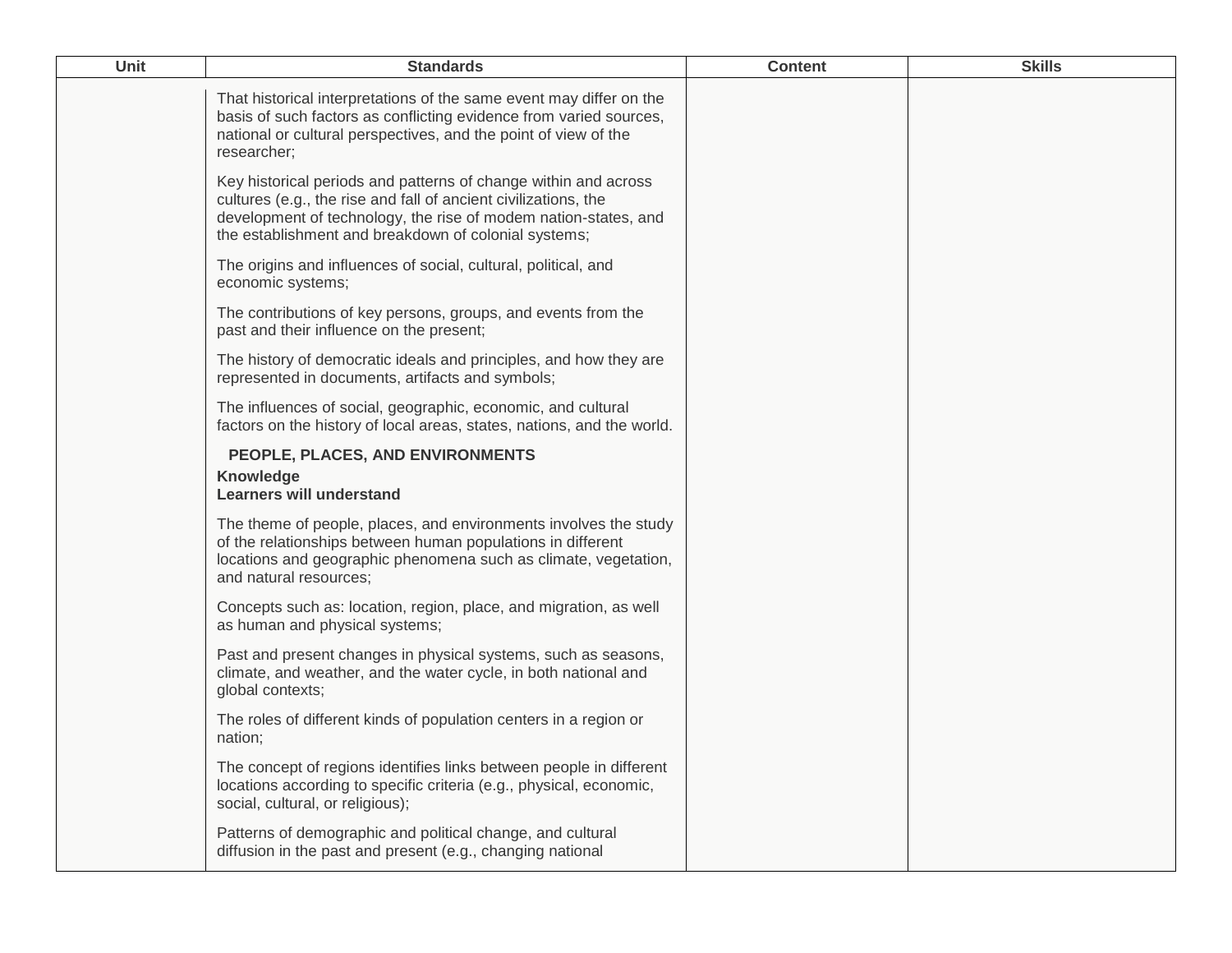| Unit | <b>Standards</b>                                                                                                                                                               | <b>Content</b> | <b>Skills</b> |
|------|--------------------------------------------------------------------------------------------------------------------------------------------------------------------------------|----------------|---------------|
|      | boundaries, migration, and settlement, and the diffusion of and<br>changes in customs and ideas);                                                                              |                |               |
|      | Human modifications of the environment;                                                                                                                                        |                |               |
|      | Factors that contribute to cooperation and conflict among peoples<br>of the nation and world, including language, religion, and political<br>beliefs;                          |                |               |
|      | The use of a variety of maps, globes, graphic representations, and<br>geospatial technologies to help investigate the relationships<br>among people, places, and environments. |                |               |
|      | INDIVIDUALS, GROUPS, AND INSTITUTIONS                                                                                                                                          |                |               |
|      | Knowledge<br><b>Learners will understand</b>                                                                                                                                   |                |               |
|      | This theme helps us know how individuals are members of groups<br>and institutions, and influence and shape those groups and<br>institutions                                   |                |               |
|      | Concepts such as: mores, norms, status, role, socialization,<br>ethnocentrism, cultural diffusion, competition, cooperation,<br>conflict, race, ethnicity, and gender;         |                |               |
|      | Institutions are created to respond to changing individual and<br>group needs;                                                                                                 |                |               |
|      | That ways in which young people are socialized include<br>similarities as well as differences across cultures;                                                                 |                |               |
|      | That groups and institutions change over time;                                                                                                                                 |                |               |
|      | That cultural diffusion occurs when groups migrate;                                                                                                                            |                |               |
|      | That when two or more groups with differing norms and beliefs<br>interact, accommodation or conflict may result;                                                               |                |               |
|      | That groups and institutions influence culture in a variety of ways.                                                                                                           |                |               |
|      | POWER, AUTHORITY, AND GOVERNANCE                                                                                                                                               |                |               |
|      | Knowledge<br><b>Learners will understand</b>                                                                                                                                   |                |               |
|      | The ideologies and structures of political systems that differ from<br>those of the United States;                                                                             |                |               |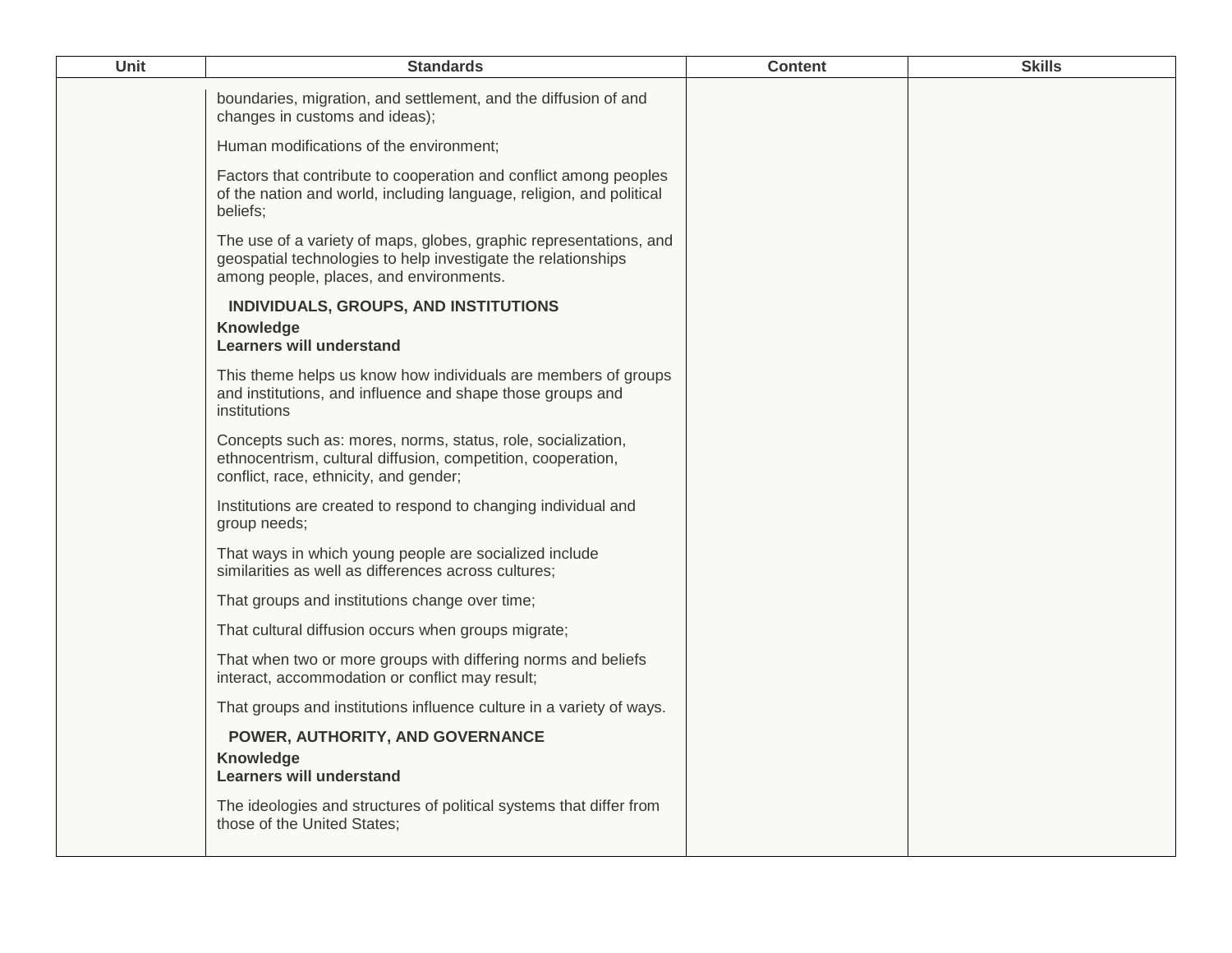| <b>Unit</b> | <b>Standards</b>                                                                                                                                                                               | <b>Content</b> | <b>Skills</b> |
|-------------|------------------------------------------------------------------------------------------------------------------------------------------------------------------------------------------------|----------------|---------------|
|             | The ways in which governments meet the needs and wants of<br>citizens, manage conflict, and establish order and security.                                                                      |                |               |
|             | PRODUCTION, DISTRIBUTION, AND CONSUMPTION<br><b>Knowledge</b><br>Learners will understand                                                                                                      |                |               |
|             | Individuals, government, and society experience scarcity because<br>human wants and needs exceed what can be produced from<br>available resources;                                             |                |               |
|             | How choices involve trading off the expected value of one<br>opportunity gained against the expected value of the best<br>alternative;                                                         |                |               |
|             | The economic choices that people make have both present and<br>future consequences                                                                                                             |                |               |
|             | Economic incentives affect people's behavior and may be<br>regulated by rules or laws;                                                                                                         |                |               |
|             | The economic gains that result from specialization and exchange<br>as well as the trade offs                                                                                                   |                |               |
|             | How markets bring buyers and sellers together to exchange goods<br>and services                                                                                                                |                |               |
|             | How goods and services are allocated in a market economy<br>through the influence of prices on decisions about production and<br>consumption;                                                  |                |               |
|             | <b>GLOBAL CONNECTIONS</b><br>Knowledge<br><b>Learners will understand</b>                                                                                                                      |                |               |
|             | Global connections have existed in the past and increased rapidly<br>in current times;                                                                                                         |                |               |
|             | Global factors such as cultural, economic, and political<br>connections are changing the places in which people live (e.g.,<br>through trade, migration, increased travel, and communication); |                |               |
|             |                                                                                                                                                                                                |                |               |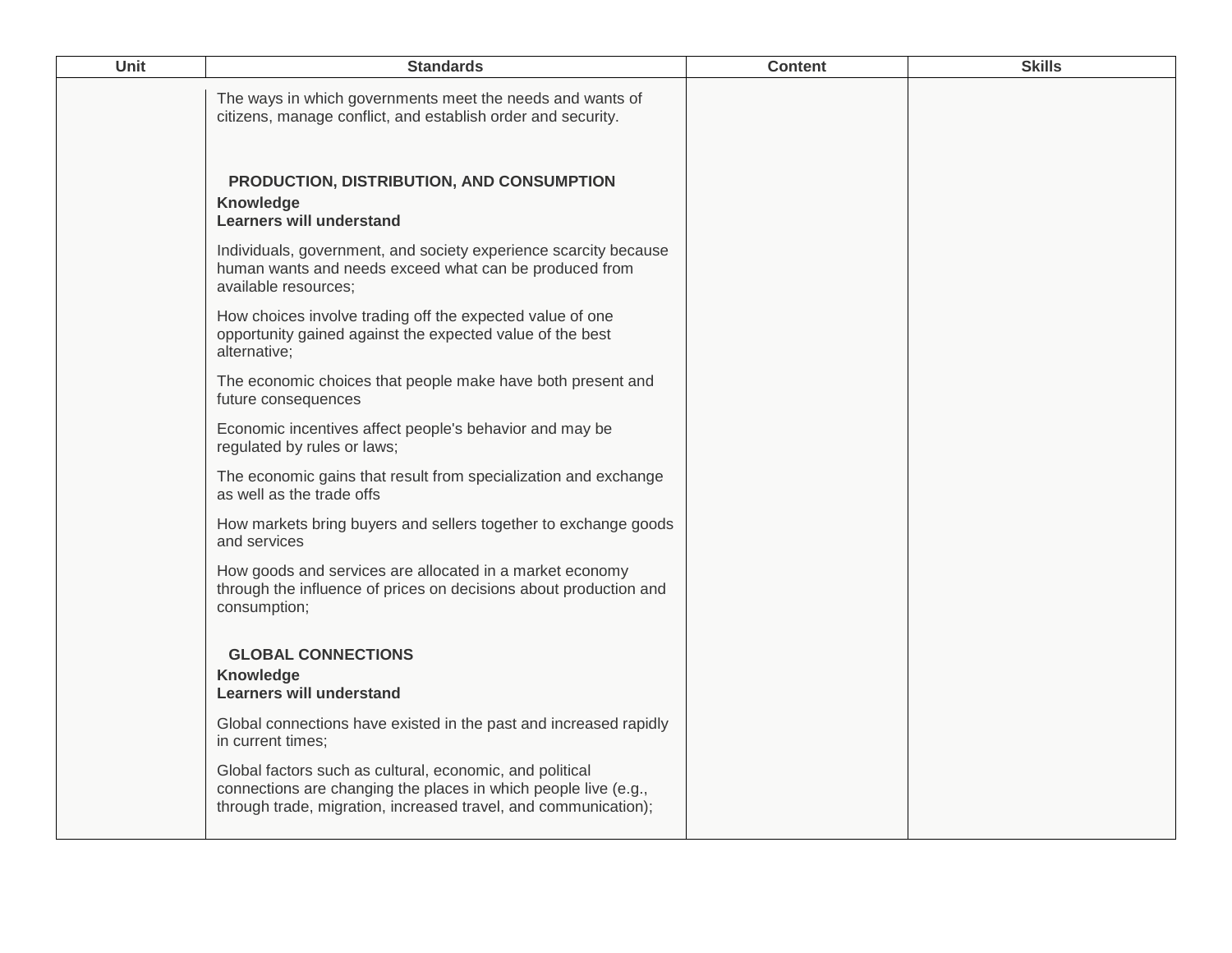| Unit                                               | <b>Standards</b>                                                                                                                                                                                                                                                                                                                                                                                                                                                                                                                                                                                                                                                         | <b>Content</b>                                                                                                                                                                                                                                                                                                              | <b>Skills</b>                                                                                                                                                                                                                                                                                                                                                                            |
|----------------------------------------------------|--------------------------------------------------------------------------------------------------------------------------------------------------------------------------------------------------------------------------------------------------------------------------------------------------------------------------------------------------------------------------------------------------------------------------------------------------------------------------------------------------------------------------------------------------------------------------------------------------------------------------------------------------------------------------|-----------------------------------------------------------------------------------------------------------------------------------------------------------------------------------------------------------------------------------------------------------------------------------------------------------------------------|------------------------------------------------------------------------------------------------------------------------------------------------------------------------------------------------------------------------------------------------------------------------------------------------------------------------------------------------------------------------------------------|
|                                                    | Spatial relationships that relate to ongoing global issues (e.g.,<br>pollution, poverty, disease, and conflict) affect the health and well-<br>being of Earth and its inhabitants;<br>Global connections may make cultures more alike or increase<br>their sense of distinctiveness;<br>Universal human rights cut across cultures but are not necessarily<br>understood in the same way in all cultures.<br><b>CIVIC IDEALS AND PRACTICES</b><br>Knowledge<br><b>Learners will understand</b><br>Concepts and ideals such as: individual dignity, liberty, justice,<br>equality, individual rights, responsibility, majority and minority<br>rights, and civil dissent; |                                                                                                                                                                                                                                                                                                                             |                                                                                                                                                                                                                                                                                                                                                                                          |
|                                                    | The common good, and the rule of law;<br>The origins and function of major institutions and practices                                                                                                                                                                                                                                                                                                                                                                                                                                                                                                                                                                    |                                                                                                                                                                                                                                                                                                                             |                                                                                                                                                                                                                                                                                                                                                                                          |
|                                                    | developed to support democratic ideals and practices;                                                                                                                                                                                                                                                                                                                                                                                                                                                                                                                                                                                                                    |                                                                                                                                                                                                                                                                                                                             |                                                                                                                                                                                                                                                                                                                                                                                          |
|                                                    | Key past and present issues involving democratic ideals and<br>practices, as well as the perspectives of various stakeholders in<br>proposing possible solutions to these issues;                                                                                                                                                                                                                                                                                                                                                                                                                                                                                        |                                                                                                                                                                                                                                                                                                                             |                                                                                                                                                                                                                                                                                                                                                                                          |
| <b>Early</b><br><b>American</b><br><b>Colonies</b> | <b>NCSS: Social Studies 2010</b><br><b>NCSS: Middle</b><br><b>CULTURE</b><br>Knowledge<br><b>Learners will understand</b><br>"Culture" refers to the socially transmitted behaviors, beliefs,<br>values, traditions, institutions, and ways of living together of a<br>group of people;<br>Concepts such as beliefs, values, institutions, cohesion, diversity,<br>accommodation, adaptation, assimilation, and dissonance;<br>How culture influences the ways in which human groups solve the<br>problems of daily living;                                                                                                                                              | US history and<br>$\bullet$<br>geography<br>European<br>$\bullet$<br>exploration<br>Three World<br>interactions<br>Colonization and<br>settlement (1585-<br>1763)<br>European struggle<br>for control of North<br>America<br>From exploration to<br>colonization<br>English settlements<br>$\bullet$<br>Spanish settlements | Students will be able to:<br>Understand how human<br>activities help shape the<br>Earth's surface<br>Use a case study or story<br>about migration within or to<br>the United States to<br>identify push and pull<br>factors (why they left, why<br>they came) that influenced<br>the migration<br>Identify the causes and<br>consequences of<br>European exploration and<br>colonization |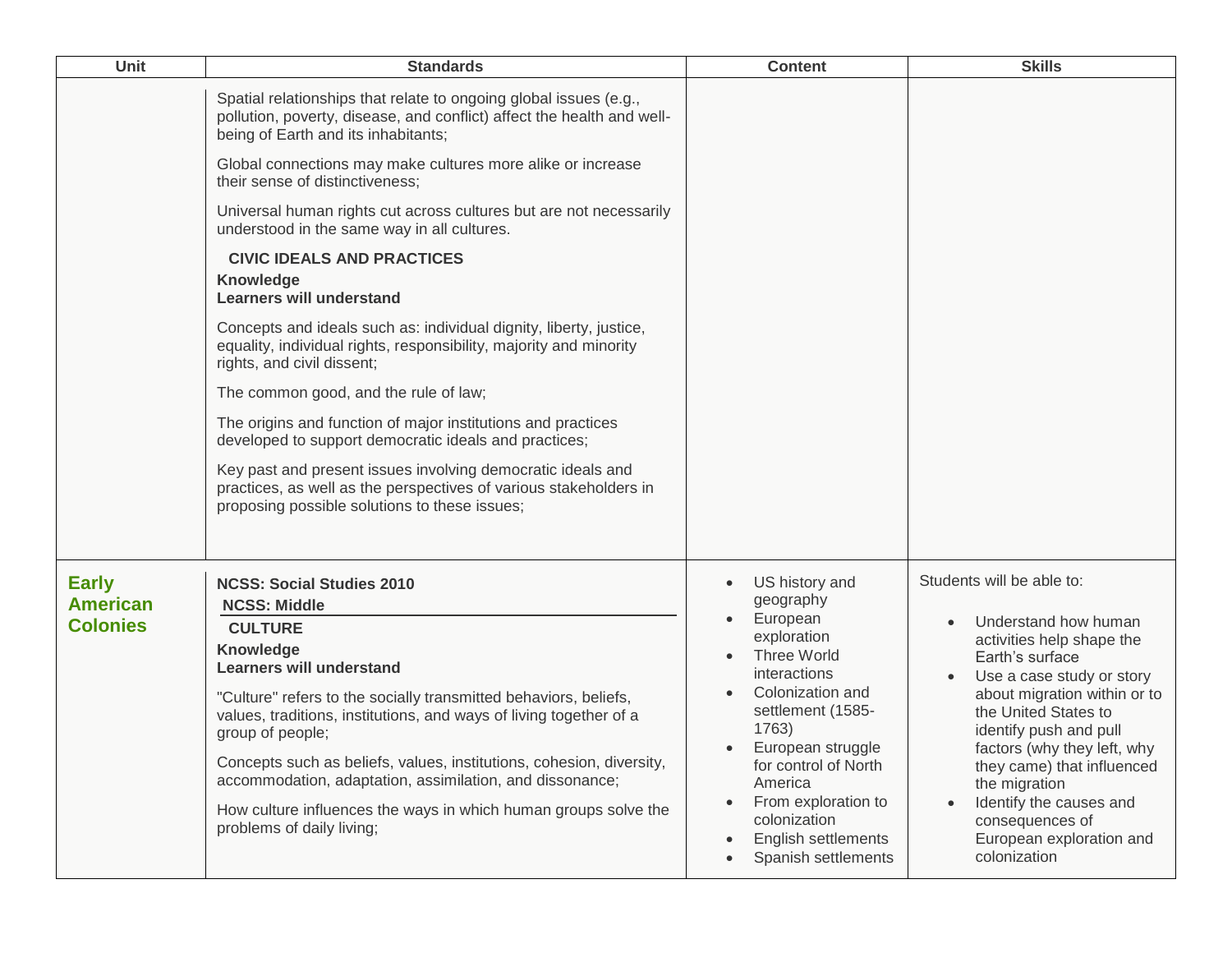| Unit | <b>Standards</b>                                                                                                                                                                                                                                                                                                                                                                                                                                                                                                                                                                                                                                                                                                                                                                                                                                                                                                                                                                                                                                                                                                                                                                                                                                                                                                                                                                                                                                                                                                                                                                                                                                                                                                                                                                                                                                         | <b>Content</b>                                                                                                                                                                                                   | <b>Skills</b>                                                                                                                                                                                                                                                                                                                                                                                                                                                                                                                                                                                                                                                                                                                                                                                                                                                                                                                                                                                                                                                                                                                          |
|------|----------------------------------------------------------------------------------------------------------------------------------------------------------------------------------------------------------------------------------------------------------------------------------------------------------------------------------------------------------------------------------------------------------------------------------------------------------------------------------------------------------------------------------------------------------------------------------------------------------------------------------------------------------------------------------------------------------------------------------------------------------------------------------------------------------------------------------------------------------------------------------------------------------------------------------------------------------------------------------------------------------------------------------------------------------------------------------------------------------------------------------------------------------------------------------------------------------------------------------------------------------------------------------------------------------------------------------------------------------------------------------------------------------------------------------------------------------------------------------------------------------------------------------------------------------------------------------------------------------------------------------------------------------------------------------------------------------------------------------------------------------------------------------------------------------------------------------------------------------|------------------------------------------------------------------------------------------------------------------------------------------------------------------------------------------------------------------|----------------------------------------------------------------------------------------------------------------------------------------------------------------------------------------------------------------------------------------------------------------------------------------------------------------------------------------------------------------------------------------------------------------------------------------------------------------------------------------------------------------------------------------------------------------------------------------------------------------------------------------------------------------------------------------------------------------------------------------------------------------------------------------------------------------------------------------------------------------------------------------------------------------------------------------------------------------------------------------------------------------------------------------------------------------------------------------------------------------------------------------|
|      | That the beliefs, values, and behaviors of a culture form an<br>integrated system that helps shape the activities and ways of life<br>that define a culture;<br>How individuals learn the elements of their culture through<br>interactions with others, and how individuals learn of other<br>cultures through communication and study;<br>That culture may change in response to changing needs,<br>concerns, social, political, and geographic conditions;<br>How people from different cultures develop different values and<br>ways of interpreting experience;<br>That language, behaviors, and beliefs of different cultures can<br>both contribute to and pose barriers to cross-cultural<br>understanding.<br>TIME, CONTINUITY, AND CHANGE<br>Knowledge<br>The learners will understand<br>The study of the past provides a representation of the history of<br>communities, nations, and the world;<br>Concepts such as: chronology, causality, change, conflict,<br>complexity, multiple perspectives, primary and secondary sources,<br>and cause and effect;<br>That learning about the past requires the interpretation of sources,<br>and that using varied sources provides the potential for a more<br>balanced interpretive record of the past;<br>That historical interpretations of the same event may differ on the<br>basis of such factors as conflicting evidence from varied sources,<br>national or cultural perspectives, and the point of view of the<br>researcher;<br>Key historical periods and patterns of change within and across<br>cultures (e.g., the rise and fall of ancient civilizations, the<br>development of technology, the rise of modem nation-states, and<br>the establishment and breakdown of colonial systems;<br>The origins and influences of social, cultural, political, and<br>economic systems; | Settlements in the<br>Middle: New<br>Amsterdam and<br><b>Quaker settlements</b><br>European<br>$\bullet$<br>settlements and<br><b>Native Americans</b><br>Comparing regional<br>$\bullet$<br>settlement patterns | Use case studies of<br>individual explorers and<br>stories of life in Europe to<br>compare the goals,<br>obstacles, motivations, and<br>consequences for<br>European exploration and<br>colonization of the<br>Americas (e.g., economic,<br>political, cultural, and<br>religious)<br>Describe the<br>environmental, political,<br>and cultural consequences<br>of the interactions among<br>European, African, and<br>American Indian peoples in<br>the late 15th through the<br>17th century<br>Use primary and<br>secondary sources (e.g.,<br>letters, diaries, maps,<br>documents, narratives,<br>pictures, graphic data) to<br>compare Europeans and<br>American Indians who<br>converged in the western<br>hemisphere after 1492 with<br>respect to governmental<br>structure, and views on<br>property ownership and<br>land use<br>Explain the impact of<br>European contact on<br>American Indian cultures<br>by comparing the different<br>approaches used by the<br>British and French in their<br>interactions with American<br>Indians<br>Describe significant<br>developments in the<br>Southern colonies,<br>including: |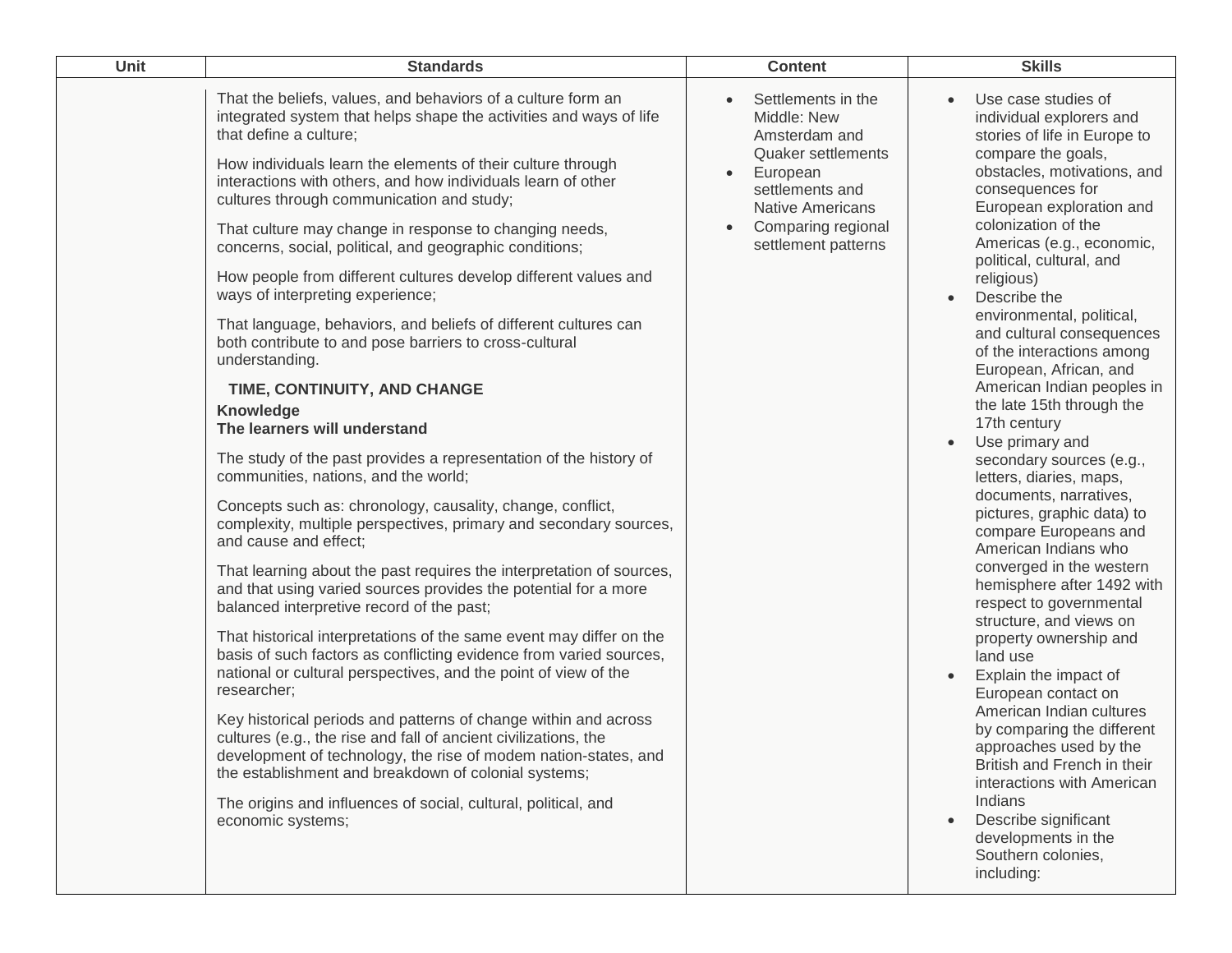| Unit | <b>Standards</b>                                                                                                                                                                                                                                                                                                                                                                                                                                                                                                                                                                                                                                                                                                                                                                                                                                                                                                                                                                                                                                                                                                                                                                                                                                                                                                                                                                                                                                                                                                                                                                                                                                                                                                                                                                                                                                                 | <b>Content</b> | <b>Skills</b>                                                                                                                                                                                                                                                                                                                                                                                                                                                                                                                                                                                                                                                                                                                                                                                                                                                                                                     |
|------|------------------------------------------------------------------------------------------------------------------------------------------------------------------------------------------------------------------------------------------------------------------------------------------------------------------------------------------------------------------------------------------------------------------------------------------------------------------------------------------------------------------------------------------------------------------------------------------------------------------------------------------------------------------------------------------------------------------------------------------------------------------------------------------------------------------------------------------------------------------------------------------------------------------------------------------------------------------------------------------------------------------------------------------------------------------------------------------------------------------------------------------------------------------------------------------------------------------------------------------------------------------------------------------------------------------------------------------------------------------------------------------------------------------------------------------------------------------------------------------------------------------------------------------------------------------------------------------------------------------------------------------------------------------------------------------------------------------------------------------------------------------------------------------------------------------------------------------------------------------|----------------|-------------------------------------------------------------------------------------------------------------------------------------------------------------------------------------------------------------------------------------------------------------------------------------------------------------------------------------------------------------------------------------------------------------------------------------------------------------------------------------------------------------------------------------------------------------------------------------------------------------------------------------------------------------------------------------------------------------------------------------------------------------------------------------------------------------------------------------------------------------------------------------------------------------------|
|      | The contributions of key persons, groups, and events from the<br>past and their influence on the present;<br>The history of democratic ideals and principles, and how they are<br>represented in documents, artifacts and symbols;<br>The influences of social, geographic, economic, and cultural<br>factors on the history of local areas, states, nations, and the world.<br>PEOPLE, PLACES, AND ENVIRONMENTS<br><b>Knowledge</b><br><b>Learners will understand</b><br>The theme of people, places, and environments involves the study<br>of the relationships between human populations in different<br>locations and geographic phenomena such as climate, vegetation,<br>and natural resources;<br>Concepts such as: location, region, place, and migration, as well<br>as human and physical systems;<br>Past and present changes in physical systems, such as seasons,<br>climate, and weather, and the water cycle, in both national and<br>global contexts;<br>The roles of different kinds of population centers in a region or<br>nation;<br>The concept of regions identifies links between people in different<br>locations according to specific criteria (e.g., physical, economic,<br>social, cultural, or religious);<br>Patterns of demographic and political change, and cultural<br>diffusion in the past and present (e.g., changing national<br>boundaries, migration, and settlement, and the diffusion of and<br>changes in customs and ideas);<br>Human modifications of the environment;<br>Factors that contribute to cooperation and conflict among peoples<br>of the nation and world, including language, religion, and political<br>beliefs;<br>The use of a variety of maps, globes, graphic representations, and<br>geospatial technologies to help investigate the relationships<br>among people, places, and environments. |                | Patterns of<br>$\circ$<br>settlement and<br>control including<br>the impact of<br>geography<br>(landforms and<br>climate) on<br>settlement<br>Establishment of<br>$\circ$<br>Jamestown<br>Development of<br>$\circ$<br>one-crop<br>economies<br>(plantation land<br>use and growing<br>season for rice in<br>Carolinas and<br>tobacco in Virginia)<br><b>Relationships with</b><br>American Indians<br>(e.g., Powhatan)<br>Development of<br>$\circ$<br>colonial<br>representative<br>assemblies (House<br>of Burgesses)<br>Development of<br>$\circ$<br>slavery<br>Describe significant<br>$\bullet$<br>developments in the New<br>England colonies,<br>including:<br>Patterns of<br>$\circ$<br>settlement and<br>control including<br>the impact of<br>geography<br>(landforms and<br>climate) in<br>settlement<br><b>Relations with</b><br>$\circ$<br>American Indians<br>(e.g., Pequot/King<br>Phillip's War) |
|      |                                                                                                                                                                                                                                                                                                                                                                                                                                                                                                                                                                                                                                                                                                                                                                                                                                                                                                                                                                                                                                                                                                                                                                                                                                                                                                                                                                                                                                                                                                                                                                                                                                                                                                                                                                                                                                                                  |                |                                                                                                                                                                                                                                                                                                                                                                                                                                                                                                                                                                                                                                                                                                                                                                                                                                                                                                                   |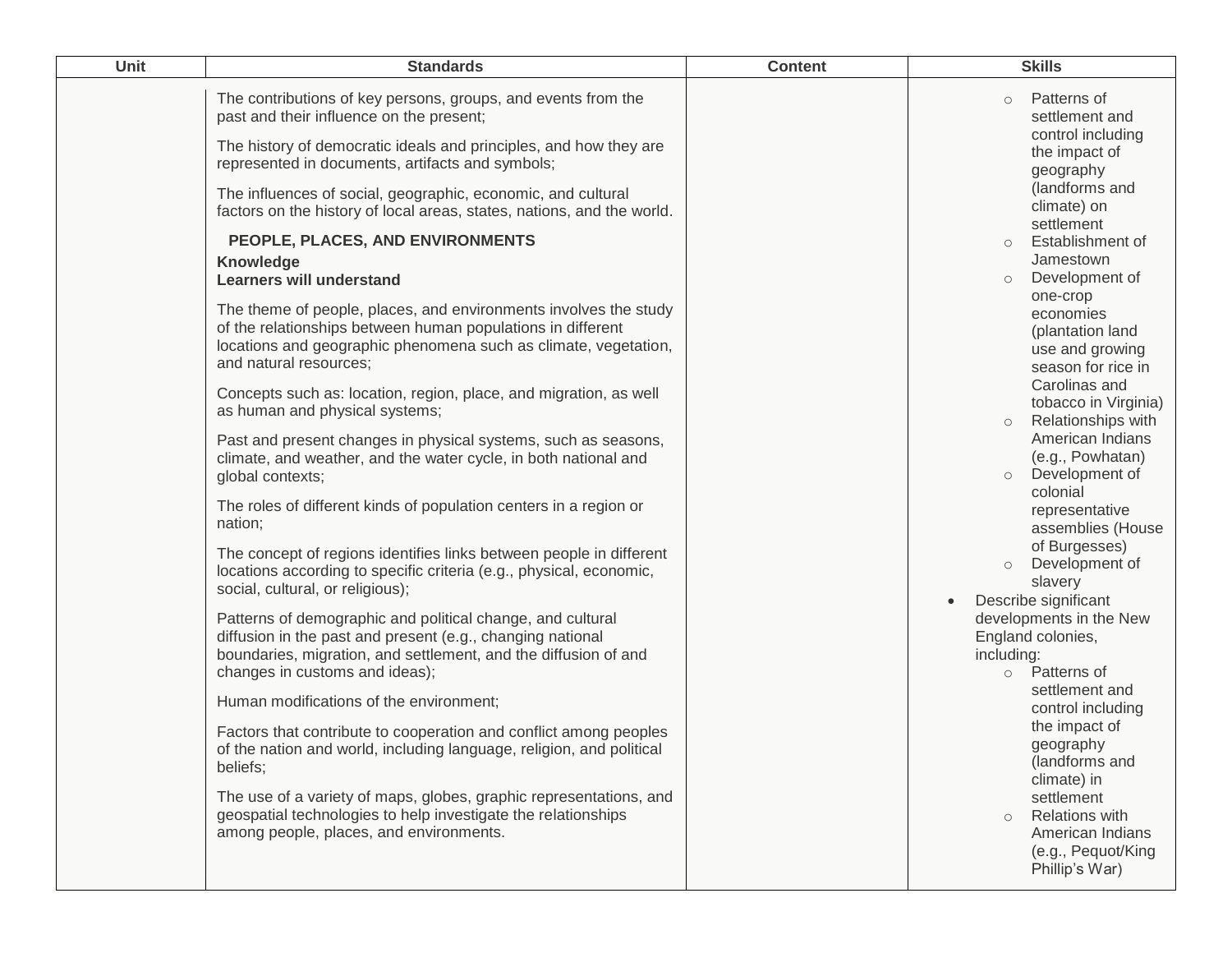| Unit | <b>Standards</b>                                                                                                                                                                                                                                                                                                                                                                                                                                                                                                                                                                                                                                                                                                                                                                                                                                                                                                                                                                                                                                                                                                       | <b>Content</b> | <b>Skills</b>                                                                                                                                                                                                                                                                                                                                                                                                                                                                                                                                                                                                                          |
|------|------------------------------------------------------------------------------------------------------------------------------------------------------------------------------------------------------------------------------------------------------------------------------------------------------------------------------------------------------------------------------------------------------------------------------------------------------------------------------------------------------------------------------------------------------------------------------------------------------------------------------------------------------------------------------------------------------------------------------------------------------------------------------------------------------------------------------------------------------------------------------------------------------------------------------------------------------------------------------------------------------------------------------------------------------------------------------------------------------------------------|----------------|----------------------------------------------------------------------------------------------------------------------------------------------------------------------------------------------------------------------------------------------------------------------------------------------------------------------------------------------------------------------------------------------------------------------------------------------------------------------------------------------------------------------------------------------------------------------------------------------------------------------------------------|
|      | INDIVIDUAL DEVELOPMENT AND IDENTITY<br>Knowledge<br><b>Learners will understand</b><br>That perceptions are interpretations of information about<br>individuals and events, and can be influenced by bias and<br>stereotypes<br>INDIVIDUALS, GROUPS, AND INSTITUTIONS<br><b>Knowledge</b><br><b>Learners will understand</b><br>This theme helps us know how individuals are members of groups<br>and institutions, and influence and shape those groups and<br>institutions<br>Institutions are created to respond to changing individual and<br>group needs;<br>That groups and institutions change over time;<br>That cultural diffusion occurs when groups migrate;<br>That when two or more groups with differing norms and beliefs<br>interact, accommodation or conflict may result;<br>That groups and institutions influence culture in a variety of ways.<br>PRODUCTION, DISTRIBUTION, AND CONSUMPTION<br>Knowledge<br><b>Learners will understand</b><br>Individuals, government, and society experience scarcity because<br>human wants and needs exceed what can be produced from<br>available resources; |                | Growth of<br>$\circ$<br>agricultural (small<br>farms) and non-<br>agricultural<br>(shipping,<br>manufacturing)<br>economies<br>The development<br>$\circ$<br>of government<br>including<br>establishment of<br>town meetings,<br>development of<br>colonial<br>legislatures and<br>growth of royal<br>government<br>Religious tensions<br>$\circ$<br>in Massachusetts<br>that led to the<br>establishment of<br>other colonies in<br>New England<br>Describe significant<br>developments in the<br>Middle Colonies, including:<br>o Patterns of<br>settlement and<br>control including<br>the impact of<br>geography<br>(landforms and |
|      | How choices involve trading off the expected value of one<br>opportunity gained against the expected value of the best<br>alternative;<br>The economic choices that people make have both present and<br>future consequences                                                                                                                                                                                                                                                                                                                                                                                                                                                                                                                                                                                                                                                                                                                                                                                                                                                                                           |                | climate) on<br>settlement<br>The growth of<br>Middle Colonies<br>economies (e.g.<br>breadbasket)                                                                                                                                                                                                                                                                                                                                                                                                                                                                                                                                       |
|      | Economic incentives affect people's behavior and may be<br>regulated by rules or laws;                                                                                                                                                                                                                                                                                                                                                                                                                                                                                                                                                                                                                                                                                                                                                                                                                                                                                                                                                                                                                                 |                | The Dutch<br>$\circ$<br>settlements in New<br>Netherlands,<br>Quaker settlement<br>in Pennsylvania,<br>and subsequent                                                                                                                                                                                                                                                                                                                                                                                                                                                                                                                  |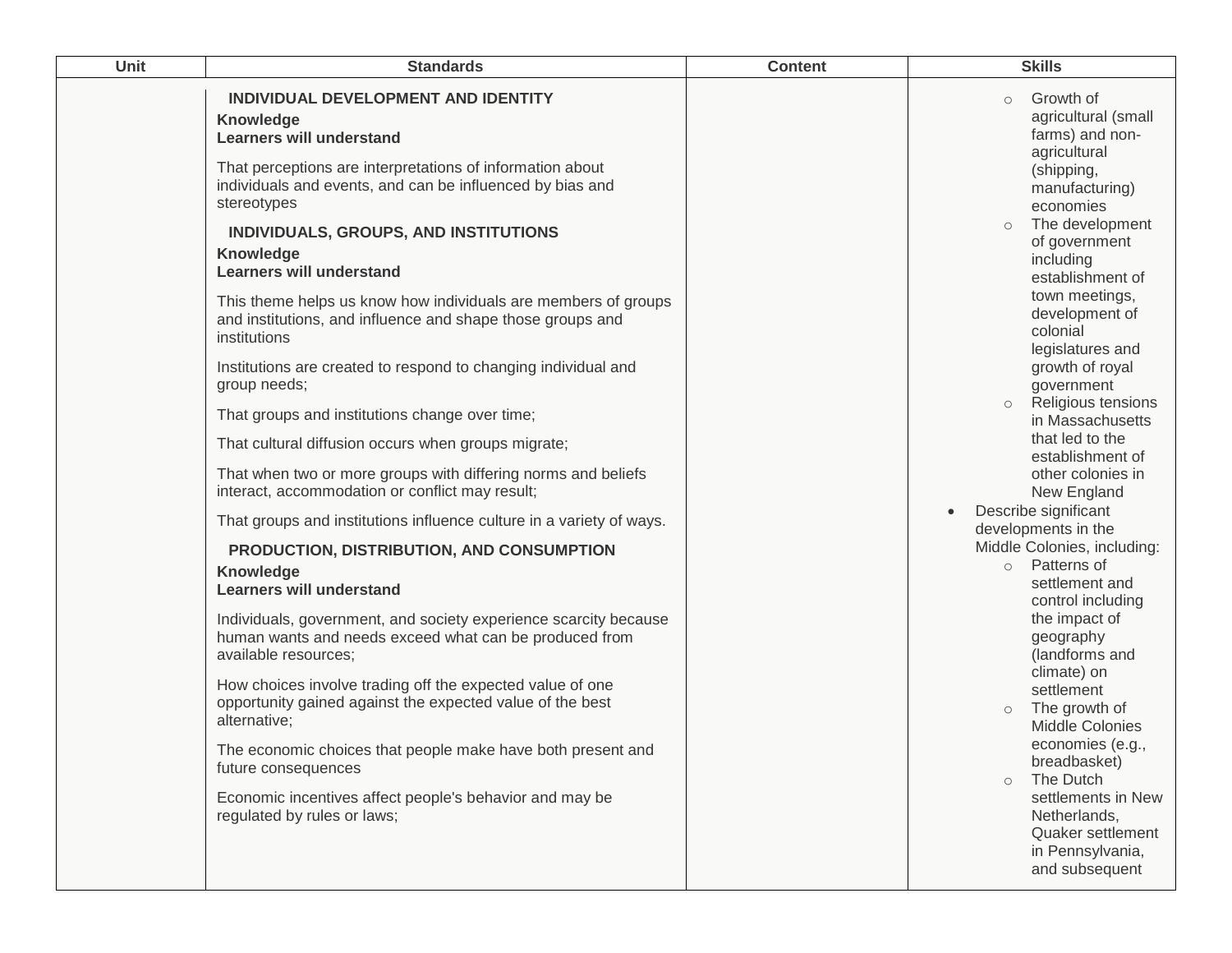| Unit | <b>Standards</b>                                                                                                                                                                                                                                                                                                                                                                                                                                                                                                                                                                                                                                                                                                                                                                                                                                                                                                                                                                                                                                                                                                                                                                                                                                                                                                                                                                                                                                                                                                                                                              | <b>Content</b> | <b>Skills</b>                                                                                                                                                                                                                                                                                                                                                                                                                                                                                                                                                                              |
|------|-------------------------------------------------------------------------------------------------------------------------------------------------------------------------------------------------------------------------------------------------------------------------------------------------------------------------------------------------------------------------------------------------------------------------------------------------------------------------------------------------------------------------------------------------------------------------------------------------------------------------------------------------------------------------------------------------------------------------------------------------------------------------------------------------------------------------------------------------------------------------------------------------------------------------------------------------------------------------------------------------------------------------------------------------------------------------------------------------------------------------------------------------------------------------------------------------------------------------------------------------------------------------------------------------------------------------------------------------------------------------------------------------------------------------------------------------------------------------------------------------------------------------------------------------------------------------------|----------------|--------------------------------------------------------------------------------------------------------------------------------------------------------------------------------------------------------------------------------------------------------------------------------------------------------------------------------------------------------------------------------------------------------------------------------------------------------------------------------------------------------------------------------------------------------------------------------------------|
|      | <b>GLOBAL CONNECTIONS</b><br>Knowledge<br><b>Learners will understand</b><br>Global connections have existed in the past and increased rapidly<br>in current times;<br>Global factors such as cultural, economic, and political<br>connections are changing the places in which people live (e.g.,<br>through trade, migration, increased travel, and communication);<br>Spatial relationships that relate to ongoing global issues (e.g.,<br>pollution, poverty, disease, and conflict) affect the health and well-<br>being of Earth and its inhabitants;<br>Global connections may make cultures more alike or increase<br>their sense of distinctiveness;<br>Universal human rights cut across cultures but are not necessarily<br>understood in the same way in all cultures.<br><b>CIVIC IDEALS AND PRACTICES</b><br>Knowledge<br><b>Learners will understand</b><br>The theme of civic ideals and practices helps us to learn about<br>and know how to work for the betterment of society;<br>Key documents and excerpts from key sources that define and<br>support democratic ideals and practices (e.g., the U.S. Declaration<br>of Independence, the U.S. Constitution, the Gettysburg Address,<br>the Letter from Birmingham Jail; and international documents such<br>as the Declaration of the Rights of Man, and the Universal<br>Declaration of the Rights of Children);<br>Key past and present issues involving democratic ideals and<br>practices, as well as the perspectives of various stakeholders in<br>proposing possible solutions to these issues; |                | English takeover of<br>the Middle<br>Colonies<br>Immigration<br>$\circ$<br>patterns leading to<br>ethnic diversity in<br>the Middle<br>Colonies<br>Compare the regional<br>$\bullet$<br>settlement patterns of the<br>Southern colonies, New<br>England, and the Middle<br>Colonies<br>Distinguish among and<br>explain the reasons for<br>regional differences in<br>colonial America.<br>Locate the New England,<br>Middle, and Southern<br>colonies on a map<br>Identify, analyze and<br>create maps relative to the<br>European settlements in<br>the colonization of North<br>America |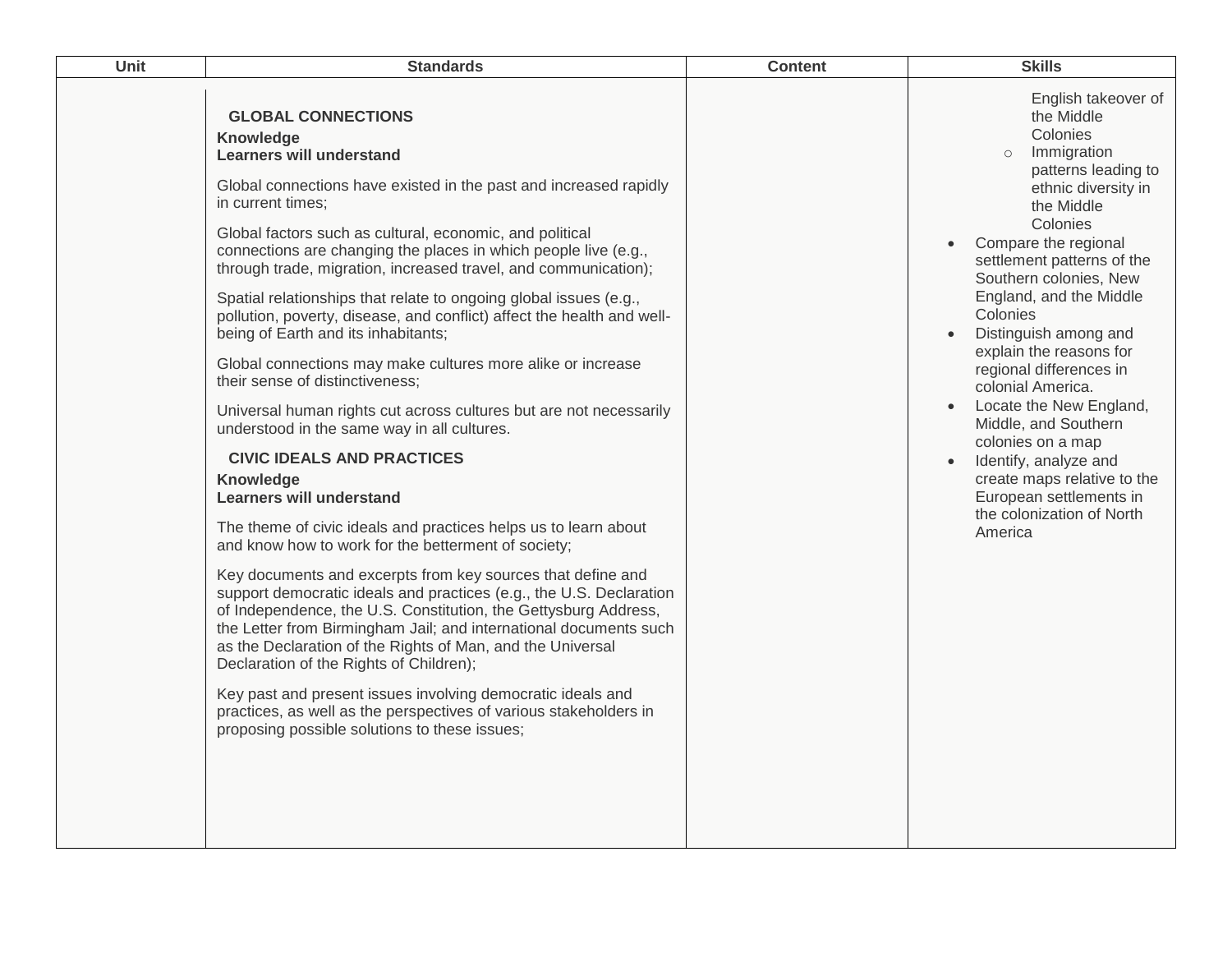| Unit                              | <b>Standards</b>                                                                                                                                                                                                                                                                                                                                                                                                                                                                                                                                                                                                                                                                                                                                                                                                                                                                                                                                                                                                                                                                                                                                                                                                                                                                                                                                                                                                                                                                                                                                                                                                       | <b>Content</b>                                                                                                                                                                                                                                                                                                                                                                                   | <b>Skills</b>                                                                                                                                                                                                                                                                                                                                                                                                                                                                                                                                                                                                                                                                                                                                                                                                                                                                                |
|-----------------------------------|------------------------------------------------------------------------------------------------------------------------------------------------------------------------------------------------------------------------------------------------------------------------------------------------------------------------------------------------------------------------------------------------------------------------------------------------------------------------------------------------------------------------------------------------------------------------------------------------------------------------------------------------------------------------------------------------------------------------------------------------------------------------------------------------------------------------------------------------------------------------------------------------------------------------------------------------------------------------------------------------------------------------------------------------------------------------------------------------------------------------------------------------------------------------------------------------------------------------------------------------------------------------------------------------------------------------------------------------------------------------------------------------------------------------------------------------------------------------------------------------------------------------------------------------------------------------------------------------------------------------|--------------------------------------------------------------------------------------------------------------------------------------------------------------------------------------------------------------------------------------------------------------------------------------------------------------------------------------------------------------------------------------------------|----------------------------------------------------------------------------------------------------------------------------------------------------------------------------------------------------------------------------------------------------------------------------------------------------------------------------------------------------------------------------------------------------------------------------------------------------------------------------------------------------------------------------------------------------------------------------------------------------------------------------------------------------------------------------------------------------------------------------------------------------------------------------------------------------------------------------------------------------------------------------------------------|
| <b>Colonial</b><br><b>America</b> | <b>NCSS: Social Studies 2010</b><br><b>NCSS: Middle</b><br><b>CULTURE</b><br><b>Knowledge</b><br><b>Learners will understand</b><br>"Culture" refers to the socially transmitted behaviors, beliefs,<br>values, traditions, institutions, and ways of living together of a<br>group of people;<br>Concepts such as beliefs, values, institutions, cohesion, diversity,<br>accommodation, adaptation, assimilation, and dissonance;<br>How culture influences the ways in which human groups solve the<br>problems of daily living;<br>That the beliefs, values, and behaviors of a culture form an<br>integrated system that helps shape the activities and ways of life<br>that define a culture;<br>How individuals learn the elements of their culture through<br>interactions with others, and how individuals learn of other<br>cultures through communication and study;<br>That culture may change in response to changing needs,<br>concerns, social, political, and geographic conditions;<br>How people from different cultures develop different values and<br>ways of interpreting experience;<br>That language, behaviors, and beliefs of different cultures can<br>both contribute to and pose barriers to cross-cultural<br>understanding.<br>TIME, CONTINUITY, AND CHANGE<br><b>Knowledge</b><br>The learners will understand<br>The study of the past provides a representation of the history of<br>communities, nations, and the world;<br>Concepts such as: chronology, causality, change, conflict,<br>complexity, multiple perspectives, primary and secondary sources,<br>and cause and effect; | Life in the New<br><b>England Colonies</b><br>Life in the Middle<br>Colonies<br>Life in the Southern<br>Colonies<br>Comparing the<br>colonial regions<br><b>Triangular Trade</b><br>and Middle Passage<br>Slavery in the<br>colonies<br>The colonial<br>economy<br>Colonial<br>$\bullet$<br>Government:<br>Foundations of Self-<br>Government<br>Colonial life from<br>different<br>perspectives | Students will be able to:<br>Describe significant<br>developments in the<br>Southern colonies,<br>including patterns of<br>settlement and control<br>including:<br>The impact of<br>$\circ$<br>geography<br>(landforms and<br>climate) on<br>settlement<br>establishment of<br>Jamestown<br>Development of<br>$\circlearrowright$<br>one-crop<br>economies<br>(plantation land<br>use and growing<br>season for rice in<br>Carolinas and<br>tobacco in Virginia)<br>Relationships with<br>$\circ$<br>American Indians<br>(e.g., Powhatan)<br>Development of<br>$\circ$<br>colonial<br>representative<br>assemblies (House<br>of Burgesses)<br>Development of<br>$\circlearrowright$<br>slavery<br>Describe significant<br>developments in the New<br>England colonies,<br>including:<br>o Patterns of<br>settlement and<br>control including<br>the impact of<br>geography<br>(landforms and |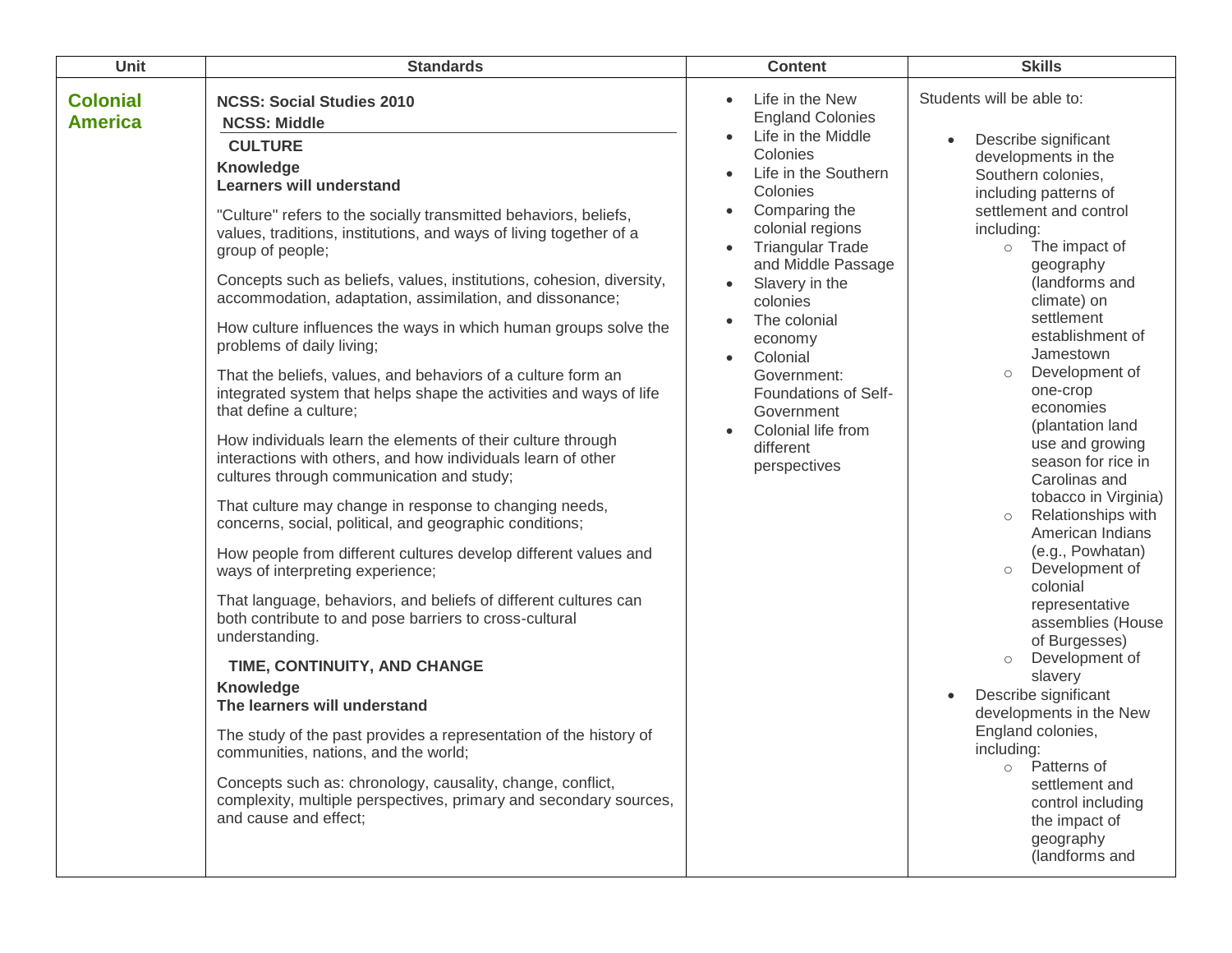| Unit | <b>Standards</b>                                                                                                                                                                                                                                              | <b>Content</b> | <b>Skills</b>                                                                                                  |
|------|---------------------------------------------------------------------------------------------------------------------------------------------------------------------------------------------------------------------------------------------------------------|----------------|----------------------------------------------------------------------------------------------------------------|
|      | That learning about the past requires the interpretation of sources,<br>and that using varied sources provides the potential for a more<br>balanced interpretive record of the past;                                                                          |                | climate) on<br>settlement<br><b>Relations with</b><br>$\circ$                                                  |
|      | That historical interpretations of the same event may differ on the<br>basis of such factors as conflicting evidence from varied sources,<br>national or cultural perspectives, and the point of view of the<br>researcher;                                   |                | American Indians<br>(e.g., Pequot/King<br>Phillip's War)<br>Growth of<br>$\circ$<br>agricultural (small        |
|      | Key historical periods and patterns of change within and across<br>cultures (e.g., the rise and fall of ancient civilizations, the<br>development of technology, the rise of modem nation-states, and<br>the establishment and breakdown of colonial systems; |                | farms) and non-<br>agricultural<br>(shipping,<br>manufacturing)<br>economies                                   |
|      | The origins and influences of social, cultural, political, and<br>economic systems;                                                                                                                                                                           |                | The development<br>$\circ$<br>of government                                                                    |
|      | The contributions of key persons, groups, and events from the<br>past and their influence on the present;                                                                                                                                                     |                | including<br>establishment of<br>town meetings,                                                                |
|      | The history of democratic ideals and principles, and how they are<br>represented in documents, artifacts and symbols;                                                                                                                                         |                | development of<br>colonial<br>legislatures and                                                                 |
|      | The influences of social, geographic, economic, and cultural<br>factors on the history of local areas, states, nations, and the world.                                                                                                                        |                | growth of royal<br>government<br>Religious tensions<br>$\circ$                                                 |
|      | PEOPLE, PLACES, AND ENVIRONMENTS<br>Knowledge<br><b>Learners will understand</b>                                                                                                                                                                              |                | in Massachusetts<br>that led to the<br>establishment of                                                        |
|      | The theme of people, places, and environments involves the study<br>of the relationships between human populations in different<br>locations and geographic phenomena such as climate, vegetation,<br>and natural resources;                                  |                | other colonies in<br>New England<br>Describe significant<br>developments in the<br>Middle Colonies, including: |
|      | Concepts such as: location, region, place, and migration, as well<br>as human and physical systems;                                                                                                                                                           |                | Patterns of<br>$\circ$<br>settlement and<br>control including                                                  |
|      | The roles of different kinds of population centers in a region or<br>nation;                                                                                                                                                                                  |                | the impact of<br>geography                                                                                     |
|      | The concept of regions identifies links between people in different<br>locations according to specific criteria (e.g., physical, economic,<br>social, cultural, or religious);                                                                                |                | (landforms and<br>climate) on<br>settlement<br>The growth of<br>$\circ$                                        |
|      | Patterns of demographic and political change, and cultural<br>diffusion in the past and present (e.g., changing national                                                                                                                                      |                | Middle Colonies<br>economies (e.g.,<br>breadbasket)                                                            |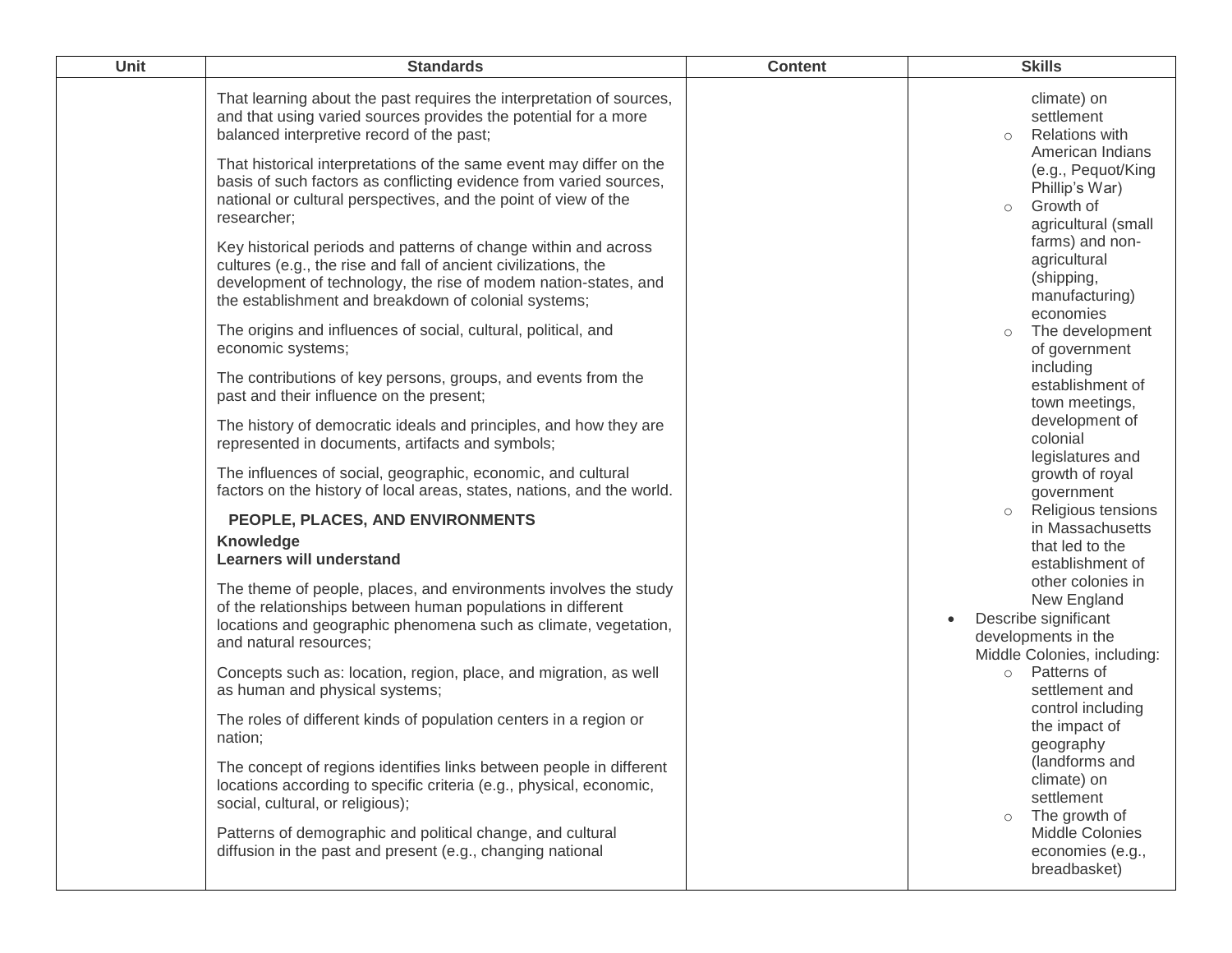| Unit | <b>Standards</b>                                                                                                                                                                                                                                                                                                                                                                                                                                                                                                                                                                                                                                                                                                                                                                                                                                                                                                                                                                                                                                                            | <b>Content</b> | <b>Skills</b>                                                                                                                                                                                                                                                                                                                                                                                                                                                                                                                                                                                                                                                                         |
|------|-----------------------------------------------------------------------------------------------------------------------------------------------------------------------------------------------------------------------------------------------------------------------------------------------------------------------------------------------------------------------------------------------------------------------------------------------------------------------------------------------------------------------------------------------------------------------------------------------------------------------------------------------------------------------------------------------------------------------------------------------------------------------------------------------------------------------------------------------------------------------------------------------------------------------------------------------------------------------------------------------------------------------------------------------------------------------------|----------------|---------------------------------------------------------------------------------------------------------------------------------------------------------------------------------------------------------------------------------------------------------------------------------------------------------------------------------------------------------------------------------------------------------------------------------------------------------------------------------------------------------------------------------------------------------------------------------------------------------------------------------------------------------------------------------------|
|      | boundaries, migration, and settlement, and the diffusion of and<br>changes in customs and ideas);<br>Human modifications of the environment;<br>Factors that contribute to cooperation and conflict among peoples<br>of the nation and world, including language, religion, and political<br>beliefs;                                                                                                                                                                                                                                                                                                                                                                                                                                                                                                                                                                                                                                                                                                                                                                       |                | The Dutch<br>$\circ$<br>settlements in New<br>Netherlands,<br>Quaker settlement<br>in Pennsylvania,<br>and subsequent<br>English takeover of                                                                                                                                                                                                                                                                                                                                                                                                                                                                                                                                          |
|      | The use of a variety of maps, globes, graphic representations, and<br>geospatial technologies to help investigate the relationships<br>among people, places, and environments.<br>INDIVIDUAL DEVELOPMENT AND IDENTITY<br><b>Knowledge</b><br><b>Learners will understand</b>                                                                                                                                                                                                                                                                                                                                                                                                                                                                                                                                                                                                                                                                                                                                                                                                |                | the Middle<br>Colonies<br>Immigration<br>$\circ$<br>patterns leading to<br>ethnic diversity in<br>the Middle<br>Colonies                                                                                                                                                                                                                                                                                                                                                                                                                                                                                                                                                              |
|      | Concepts such as: development, change, personality, learning,<br>individual, family, groups, motivation, and perception;<br>That perceptions are interpretations of information about<br>individuals and events, and can be influenced by bias and<br>stereotypes<br>INDIVIDUALS, GROUPS, AND INSTITUTIONS<br>Knowledge<br><b>Learners will understand</b><br>This theme helps us know how individuals are members of groups<br>and institutions, and influence and shape those groups and<br>institutions<br>Concepts such as: mores, norms, status, role, socialization,<br>ethnocentrism, cultural diffusion, competition, cooperation,<br>conflict, race, ethnicity, and gender;<br>Institutions are created to respond to changing individual and<br>group needs;<br>That groups and institutions change over time;<br>That cultural diffusion occurs when groups migrate;<br>That when two or more groups with differing norms and beliefs<br>interact, accommodation or conflict may result;<br>That groups and institutions influence culture in a variety of ways. |                | Analyze the development<br>of the slave system in the<br>Americas and its impact<br>upon the life of Africans<br><b>Describe Triangular Trade</b><br>including:<br>The trade routes<br>$\circ$<br>The people and<br>$\circ$<br>goods that were<br>traded<br>The Middle<br>$\circ$<br>Passage<br>Middle Passage<br>impact on life in<br>Africa<br>Describe the life of<br>enslaved Africans and free<br>Africans in the American<br>colonies<br>Describe how Africans<br>living in North America<br>drew upon their African<br>past (e.g., sense of family,<br>role of oral tradition) and<br>adapted elements of new<br>cultures to develop a<br>distinct African-American<br>culture |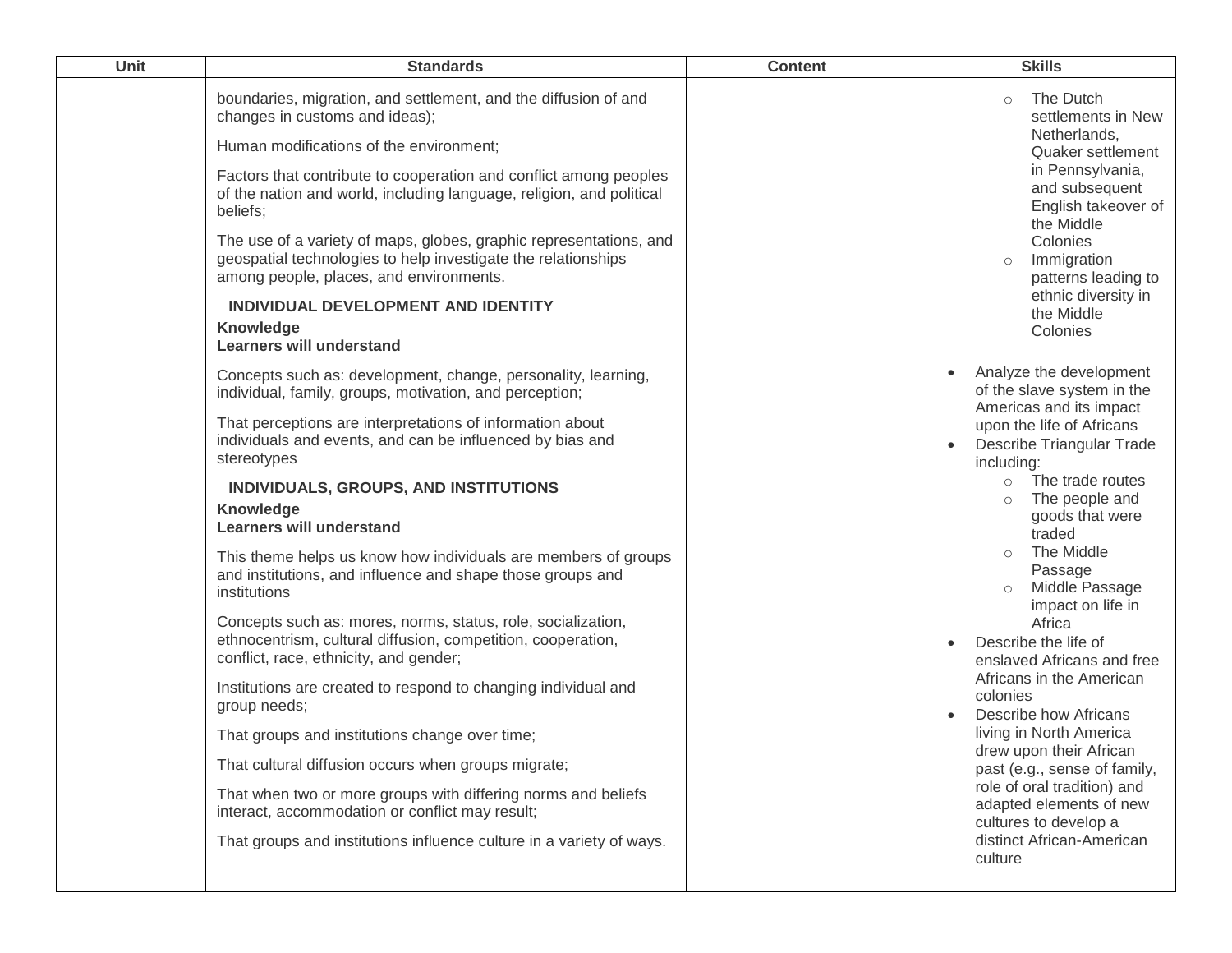| POWER, AUTHORITY, AND GOVERNANCE<br>Distinguish among and<br>explain the reasons for<br>Knowledge<br>regional differences in<br><b>Learners will understand</b><br>colonial America<br>Fundamental ideas that are the foundation of American<br>Locate the New England,<br>constitutional democracy (including those of the U.S. Constitution,<br>Middle, and Southern<br>popular sovereignty, the rule of law, separation of powers, checks<br>colonies on a map<br>and balances, minority rights, the separation of church and state,<br>Describe the daily life of<br>and Federalism);<br>people living in the New<br>England, Middle, and<br>Fundamental values of constitutional democracy (e.g., the<br>Southern colonies<br>common good, liberty, justice, equality, and individual dignity);<br>Describe colonial life in<br>The ideologies and structures of political systems that differ from<br>America from the<br>those of the United States;<br>perspectives of at least<br>three different groups of<br>The ways in which governments meet the needs and wants of<br>people (e.g., wealthy<br>citizens, manage conflict, and establish order and security.<br>landowners, farmers,<br>merchants, indentured<br>PRODUCTION, DISTRIBUTION, AND CONSUMPTION<br>servants, laborers and the<br>Knowledge<br>poor, women, enslaved<br><b>Learners will understand</b><br>people, free Africans, and<br>American Indians)<br>Individuals, government, and society experience scarcity because<br>Describe the development<br>human wants and needs exceed what can be produced from<br>of the emerging labor force<br>available resources;<br>in the colonies (e.g., cash<br>The economic choices that people make have both present and<br>crop farming, slavery,<br>future consequences<br>indentured servants)<br>Make generalizations<br>Economic incentives affect people's behavior and may be<br>about the reasons for<br>regulated by rules or laws;<br>regional differences in<br>How goods and services are allocated in a market economy<br>colonial America<br>through the influence of prices on decisions about production and<br>Identify, analyze and/or<br>consumption;<br>create maps relative to the<br>Triangular Trade Routes,<br><b>GLOBAL CONNECTIONS</b><br>and the New England,<br>Knowledge<br>Middle and Southern<br><b>Learners will understand</b><br>Colonies with exploration<br>within the colonies<br>Global connections have existed in the past and increased rapidly<br>in current times;<br>Global factors such as cultural, economic, and political<br>connections are changing the places in which people live (e.g.,<br>through trade, migration, increased travel, and communication); | Unit | <b>Standards</b> | <b>Content</b> | <b>Skills</b> |
|------------------------------------------------------------------------------------------------------------------------------------------------------------------------------------------------------------------------------------------------------------------------------------------------------------------------------------------------------------------------------------------------------------------------------------------------------------------------------------------------------------------------------------------------------------------------------------------------------------------------------------------------------------------------------------------------------------------------------------------------------------------------------------------------------------------------------------------------------------------------------------------------------------------------------------------------------------------------------------------------------------------------------------------------------------------------------------------------------------------------------------------------------------------------------------------------------------------------------------------------------------------------------------------------------------------------------------------------------------------------------------------------------------------------------------------------------------------------------------------------------------------------------------------------------------------------------------------------------------------------------------------------------------------------------------------------------------------------------------------------------------------------------------------------------------------------------------------------------------------------------------------------------------------------------------------------------------------------------------------------------------------------------------------------------------------------------------------------------------------------------------------------------------------------------------------------------------------------------------------------------------------------------------------------------------------------------------------------------------------------------------------------------------------------------------------------------------------------------------------------------------------------------------------------------------------------------------------------------------------------------------------------------------------------------------------------------------------------------------------|------|------------------|----------------|---------------|
|                                                                                                                                                                                                                                                                                                                                                                                                                                                                                                                                                                                                                                                                                                                                                                                                                                                                                                                                                                                                                                                                                                                                                                                                                                                                                                                                                                                                                                                                                                                                                                                                                                                                                                                                                                                                                                                                                                                                                                                                                                                                                                                                                                                                                                                                                                                                                                                                                                                                                                                                                                                                                                                                                                                                          |      |                  |                |               |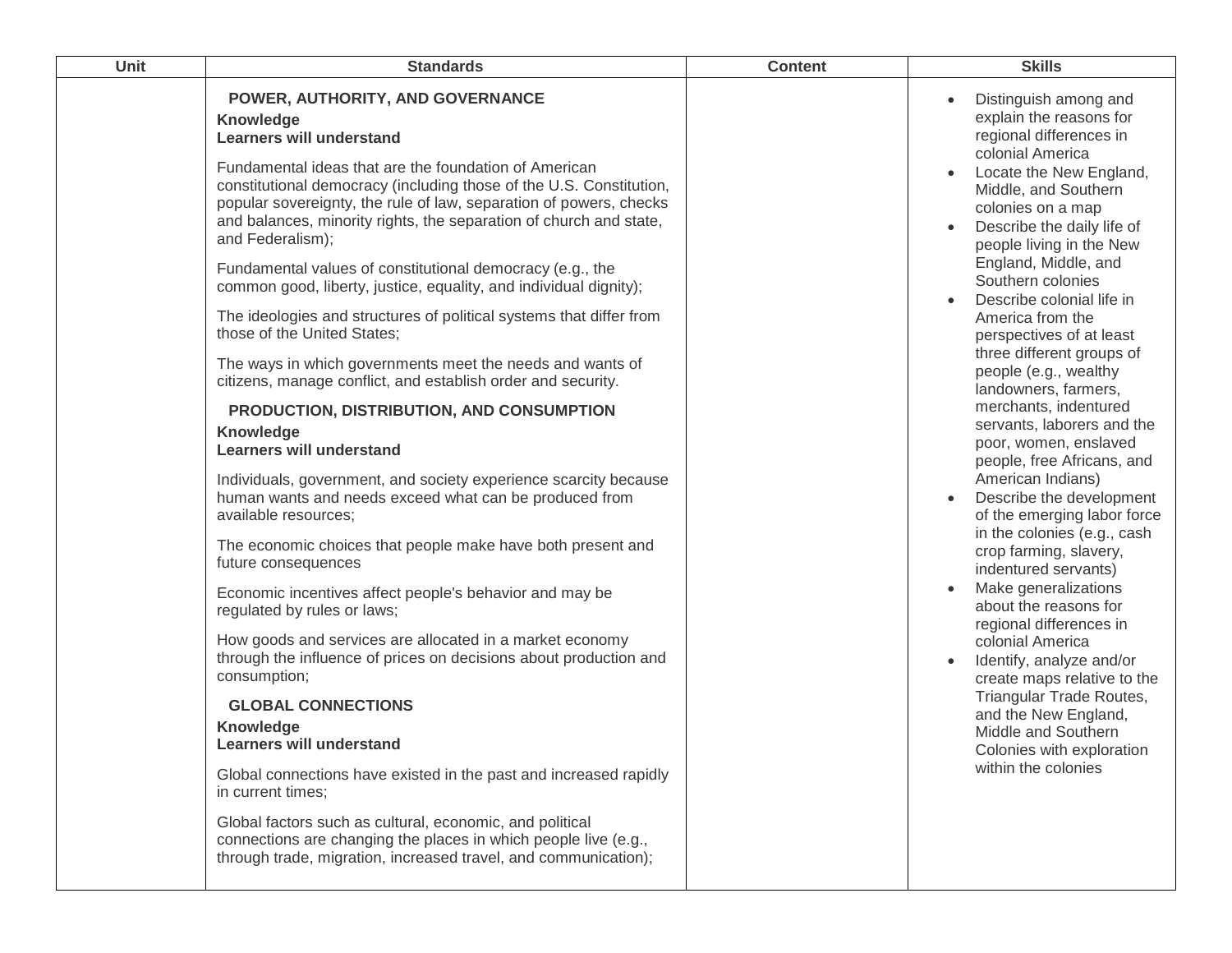| Unit | <b>Standards</b>                                                                                                                                                                                                                                                                                                                                                                    | <b>Content</b> | <b>Skills</b> |
|------|-------------------------------------------------------------------------------------------------------------------------------------------------------------------------------------------------------------------------------------------------------------------------------------------------------------------------------------------------------------------------------------|----------------|---------------|
|      | Global connections may make cultures more alike or increase<br>their sense of distinctiveness;                                                                                                                                                                                                                                                                                      |                |               |
|      | Universal human rights cut across cultures but are not necessarily<br>understood in the same way in all cultures.                                                                                                                                                                                                                                                                   |                |               |
|      | <b>CIVIC IDEALS AND PRACTICES</b><br>Knowledge<br><b>Learners will understand</b>                                                                                                                                                                                                                                                                                                   |                |               |
|      | The theme of civic ideals and practices helps us to learn about<br>and know how to work for the betterment of society;                                                                                                                                                                                                                                                              |                |               |
|      | Concepts and ideals such as: individual dignity, liberty, justice,<br>equality, individual rights, responsibility, majority and minority<br>rights, and civil dissent;                                                                                                                                                                                                              |                |               |
|      | Key practices involving the rights and responsibilities of citizenship<br>and the exercise of citizenship (e.g., respecting the rule of law and<br>due process, voting, serving on a jury, researching issues, making<br>informed judgments, expressing views on issues, and<br>collaborating with others to take civic action);                                                    |                |               |
|      | The common good, and the rule of law;                                                                                                                                                                                                                                                                                                                                               |                |               |
|      | Key documents and excerpts from key sources that define and<br>support democratic ideals and practices (e.g., the U.S. Declaration<br>of Independence, the U.S. Constitution, the Gettysburg Address,<br>the Letter from Birmingham Jail; and international documents such<br>as the Declaration of the Rights of Man, and the Universal<br>Declaration of the Rights of Children); |                |               |
|      | The origins and function of major institutions and practices<br>developed to support democratic ideals and practices;                                                                                                                                                                                                                                                               |                |               |
|      |                                                                                                                                                                                                                                                                                                                                                                                     |                |               |
|      |                                                                                                                                                                                                                                                                                                                                                                                     |                |               |
|      |                                                                                                                                                                                                                                                                                                                                                                                     |                |               |
|      |                                                                                                                                                                                                                                                                                                                                                                                     |                |               |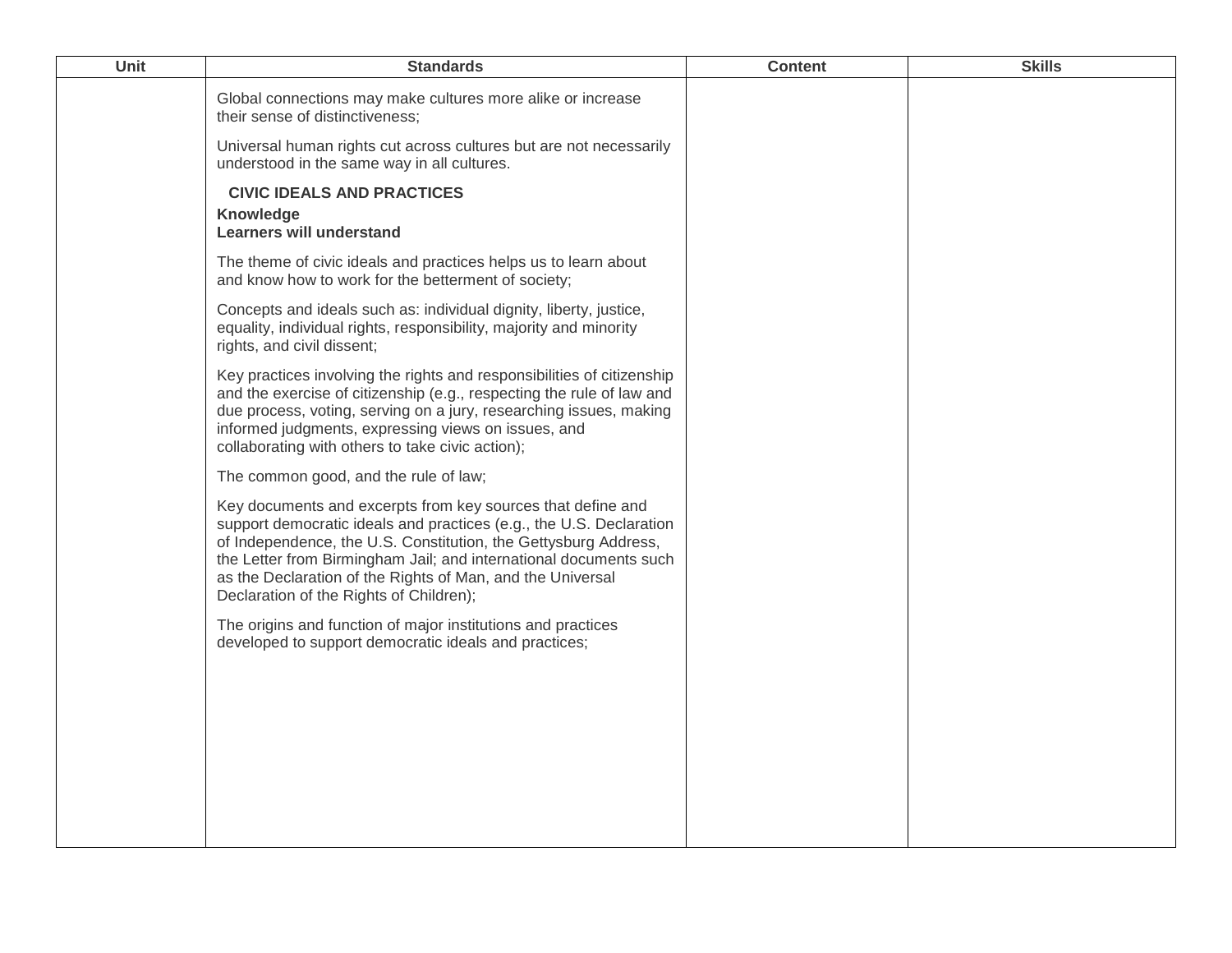| Unit                                                                    | <b>Standards</b>                                                                                                                                                                                                                                                                                                                                                                                                                                                                                                                                                                                                                                                                                                                                                                                                                                                                                                                                                                                                                                                                                                                                                                                                                                                                                                                                                                                                                                                                                                                                                                                         | <b>Content</b>                                                                                                                                                                                                                                                                                                                     | <b>Skills</b>                                                                                                                                                                                                                                                                                                                                                                                                                                                                                                                                                                                                                                                                                                                                                                                                                                                                                                                                                                                                                                                                                                                                                |
|-------------------------------------------------------------------------|----------------------------------------------------------------------------------------------------------------------------------------------------------------------------------------------------------------------------------------------------------------------------------------------------------------------------------------------------------------------------------------------------------------------------------------------------------------------------------------------------------------------------------------------------------------------------------------------------------------------------------------------------------------------------------------------------------------------------------------------------------------------------------------------------------------------------------------------------------------------------------------------------------------------------------------------------------------------------------------------------------------------------------------------------------------------------------------------------------------------------------------------------------------------------------------------------------------------------------------------------------------------------------------------------------------------------------------------------------------------------------------------------------------------------------------------------------------------------------------------------------------------------------------------------------------------------------------------------------|------------------------------------------------------------------------------------------------------------------------------------------------------------------------------------------------------------------------------------------------------------------------------------------------------------------------------------|--------------------------------------------------------------------------------------------------------------------------------------------------------------------------------------------------------------------------------------------------------------------------------------------------------------------------------------------------------------------------------------------------------------------------------------------------------------------------------------------------------------------------------------------------------------------------------------------------------------------------------------------------------------------------------------------------------------------------------------------------------------------------------------------------------------------------------------------------------------------------------------------------------------------------------------------------------------------------------------------------------------------------------------------------------------------------------------------------------------------------------------------------------------|
| <b>Events</b><br><b>Leading to</b><br>the American<br><b>Revolution</b> | <b>NCSS: Social Studies 2010</b><br><b>NCSS: Middle</b><br><b>CULTURE</b><br>Knowledge<br><b>Learners will understand</b><br>"Culture" refers to the socially transmitted behaviors, beliefs,<br>values, traditions, institutions, and ways of living together of a<br>group of people;<br>Concepts such as beliefs, values, institutions, cohesion, diversity,<br>accommodation, adaptation, assimilation, and dissonance;<br>How culture influences the ways in which human groups solve the<br>problems of daily living;<br>That the beliefs, values, and behaviors of a culture form an<br>integrated system that helps shape the activities and ways of life<br>that define a culture;<br>How individuals learn the elements of their culture through<br>interactions with others, and how individuals learn of other<br>cultures through communication and study;<br>That culture may change in response to changing needs,<br>concerns, social, political, and geographic conditions;<br>How people from different cultures develop different values and<br>ways of interpreting experience;<br>That language, behaviors, and beliefs of different cultures can<br>both contribute to and pose barriers to cross-cultural<br>understanding.<br>TIME, CONTINUITY, AND CHANGE<br>Knowledge<br>The learners will understand<br>The study of the past provides a representation of the history of<br>communities, nations, and the world;<br>Concepts such as: chronology, causality, change, conflict,<br>complexity, multiple perspectives, primary and secondary sources,<br>and cause and effect; | The French and<br>Indian War<br>Proclamation of<br>1763<br><b>British Control of</b><br>North America<br>Sugar and Stamps -<br>Governing without<br>consent<br>Colonists begin to<br>unite (Patriots, Sons<br>and Daughters of<br>Liberty, Committee<br>of Correspondence)<br>Things heat up in<br>Boston (Massacre,<br>Tea Party) | Students will be able to:<br>Identify the major political,<br>economic, and ideological<br>reasons for the American<br>Revolution<br>Describe the role of the<br>French and Indian War,<br>how British policy toward<br>the colonies in America<br>changed from 1763 to<br>1775, and colonial<br>dissatisfaction with the new<br>policy<br>Describe the causes and<br>effects of events such as<br>the Stamp Act, Boston Tea<br>Party, the Intolerable Acts,<br>and the Boston Massacre<br>Using an event from the<br>Revolutionary era (e.g.,<br>Boston Tea Party,<br>quartering of soldiers, writs<br>of assistance, closing of<br>colonial legislatures),<br>explain how British and<br>colonial views on authority<br>and the use of power<br>without authority differed<br>(views on representative<br>government)<br>Describe the role of the<br><b>First and Second</b><br>Continental Congress in<br>unifying the colonies<br>(addressing the Intolerable<br>Acts, declaring<br>independence, drafting the<br>Articles of Confederation)<br>Identify the role that key<br>individuals played in<br>leading the colonists to<br>revolution, including |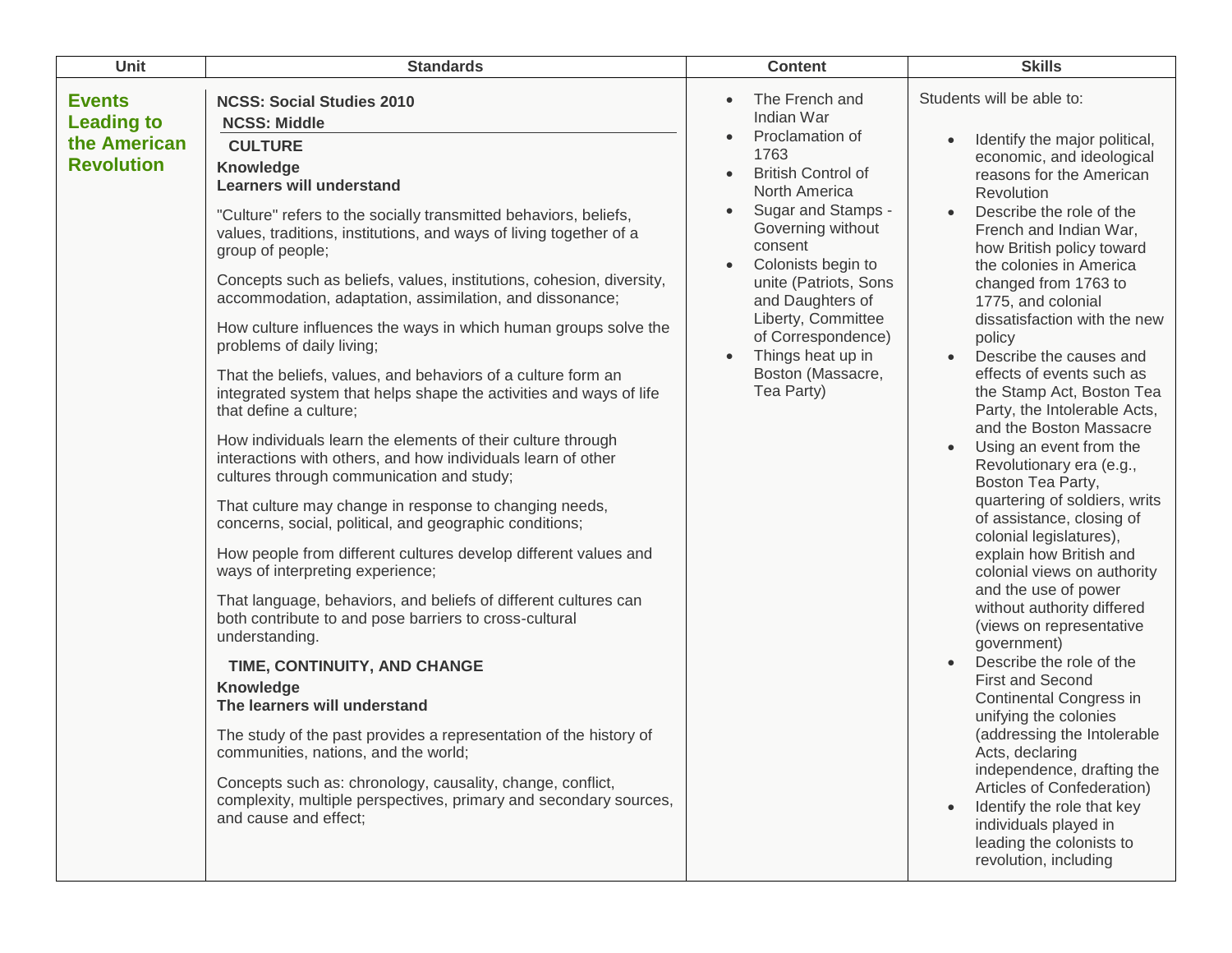| <b>Unit</b> | <b>Standards</b>                                                                                                                                                                                                                                                                                                                                                                                                                                                                                                                                                                                                                                                                                                                                                                                                                                                                                                                                                                                                                                                                                                                                                                                                                                                                                                                                                                                                                                                                                                                                                                                                                                                                                                                                                                                                                       | <b>Content</b> | <b>Skills</b>                                                                                                                                                                                                                                                                                                                                                                                                                                                                                                                                                                                                                                                                                                                                                                                                                                                                                                                                                                                                                                 |
|-------------|----------------------------------------------------------------------------------------------------------------------------------------------------------------------------------------------------------------------------------------------------------------------------------------------------------------------------------------------------------------------------------------------------------------------------------------------------------------------------------------------------------------------------------------------------------------------------------------------------------------------------------------------------------------------------------------------------------------------------------------------------------------------------------------------------------------------------------------------------------------------------------------------------------------------------------------------------------------------------------------------------------------------------------------------------------------------------------------------------------------------------------------------------------------------------------------------------------------------------------------------------------------------------------------------------------------------------------------------------------------------------------------------------------------------------------------------------------------------------------------------------------------------------------------------------------------------------------------------------------------------------------------------------------------------------------------------------------------------------------------------------------------------------------------------------------------------------------------|----------------|-----------------------------------------------------------------------------------------------------------------------------------------------------------------------------------------------------------------------------------------------------------------------------------------------------------------------------------------------------------------------------------------------------------------------------------------------------------------------------------------------------------------------------------------------------------------------------------------------------------------------------------------------------------------------------------------------------------------------------------------------------------------------------------------------------------------------------------------------------------------------------------------------------------------------------------------------------------------------------------------------------------------------------------------------|
|             | That learning about the past requires the interpretation of sources,<br>and that using varied sources provides the potential for a more<br>balanced interpretive record of the past;<br>That historical interpretations of the same event may differ on the<br>basis of such factors as conflicting evidence from varied sources,<br>national or cultural perspectives, and the point of view of the<br>researcher;<br>Key historical periods and patterns of change within and across<br>cultures (e.g., the rise and fall of ancient civilizations, the<br>development of technology, the rise of modem nation-states, and<br>the establishment and breakdown of colonial systems;<br>The origins and influences of social, cultural, political, and<br>economic systems;<br>The contributions of key persons, groups, and events from the<br>past and their influence on the present;<br>The history of democratic ideals and principles, and how they are<br>represented in documents, artifacts and symbols;<br>The influences of social, geographic, economic, and cultural<br>factors on the history of local areas, states, nations, and the world.<br>PEOPLE, PLACES, AND ENVIRONMENTS<br><b>Knowledge</b><br><b>Learners will understand</b><br>The theme of people, places, and environments involves the study<br>of the relationships between human populations in different<br>locations and geographic phenomena such as climate, vegetation,<br>and natural resources;<br>Concepts such as: location, region, place, and migration, as well<br>as human and physical systems;<br>Past and present changes in physical systems, such as seasons,<br>climate, and weather, and the water cycle, in both national and<br>global contexts;<br>The roles of different kinds of population centers in a region or<br>nation; |                | George Washington,<br>Thomas Jefferson,<br>Benjamin Franklin, Patrick<br>Henry, Samuel Adams,<br>John Adams, and Thomas<br>Paine<br>Identify a problem<br>confronting people in the<br>colonies, identify<br>alternative choices for<br>addressing the problem<br>with possible<br>consequences, and<br>describe the course of<br>action taken<br>Determine a theme of a<br>story, drama, or poem from<br>details in the text, including<br>how characters in a story<br>or drama respond to<br>challenges or how the<br>speaker in a poem reflects<br>upon a topic; summarize<br>the text<br>Analyze how and why<br>individuals, events, and<br>ideas develop and interact<br>over the course of a text<br>Compare and contrast two<br>or more characters,<br>settings, or events in a<br>story or drama, drawing on<br>specific details in the text<br>(e.g., how characters<br>interact)<br>Identify, analyze and<br>create maps relative to the<br>French and Indian War,<br>Committee of<br>Correspondence, and<br>movement of colonists |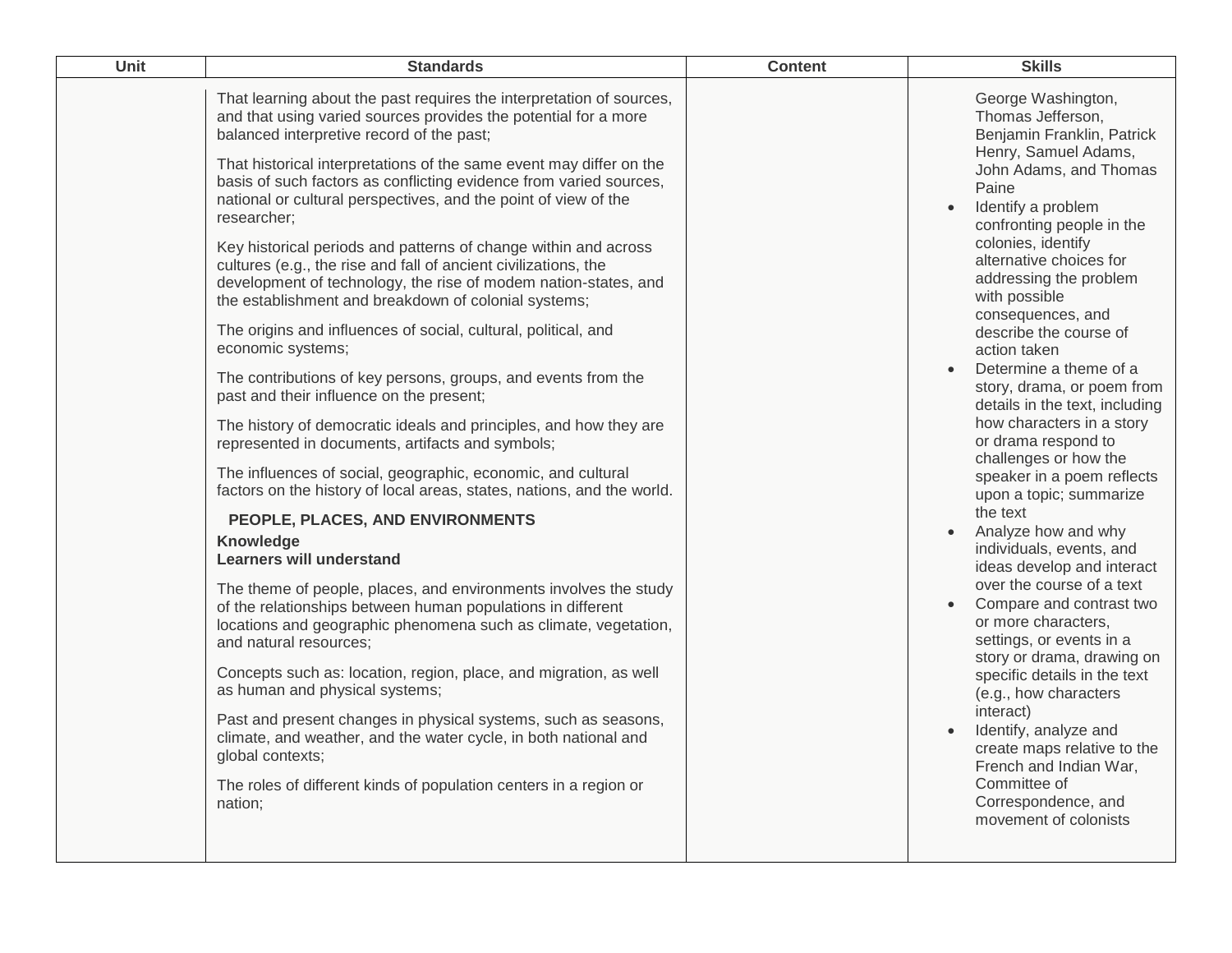| Unit | <b>Standards</b>                                                                                                                                                                                                                                                                                                                                                                                                                                                                                                                                                                                                                                                                                                                                                                                                                                                                                                                                                                                                                                                                                                                                                                                                                                                                                                                                                                                                                                                                                                                                                                                                     | <b>Content</b> | <b>Skills</b>                                                                                                                                                                                                                                                                                                                                                                                                                                                                                                                                                                                                                                                                                                                                                                                                                                                                                                                                                                                                  |
|------|----------------------------------------------------------------------------------------------------------------------------------------------------------------------------------------------------------------------------------------------------------------------------------------------------------------------------------------------------------------------------------------------------------------------------------------------------------------------------------------------------------------------------------------------------------------------------------------------------------------------------------------------------------------------------------------------------------------------------------------------------------------------------------------------------------------------------------------------------------------------------------------------------------------------------------------------------------------------------------------------------------------------------------------------------------------------------------------------------------------------------------------------------------------------------------------------------------------------------------------------------------------------------------------------------------------------------------------------------------------------------------------------------------------------------------------------------------------------------------------------------------------------------------------------------------------------------------------------------------------------|----------------|----------------------------------------------------------------------------------------------------------------------------------------------------------------------------------------------------------------------------------------------------------------------------------------------------------------------------------------------------------------------------------------------------------------------------------------------------------------------------------------------------------------------------------------------------------------------------------------------------------------------------------------------------------------------------------------------------------------------------------------------------------------------------------------------------------------------------------------------------------------------------------------------------------------------------------------------------------------------------------------------------------------|
|      | The concept of regions identifies links between people in different<br>locations according to specific criteria (e.g., physical, economic,<br>social, cultural, or religious);                                                                                                                                                                                                                                                                                                                                                                                                                                                                                                                                                                                                                                                                                                                                                                                                                                                                                                                                                                                                                                                                                                                                                                                                                                                                                                                                                                                                                                       |                | Reading: Informational Text/Key<br><b>Ideas and Details</b>                                                                                                                                                                                                                                                                                                                                                                                                                                                                                                                                                                                                                                                                                                                                                                                                                                                                                                                                                    |
|      | Patterns of demographic and political change, and cultural<br>diffusion in the past and present (e.g., changing national<br>boundaries, migration, and settlement, and the diffusion of and<br>changes in customs and ideas);<br>Human modifications of the environment;<br>Factors that contribute to cooperation and conflict among peoples<br>of the nation and world, including language, religion, and political<br>beliefs;<br>The use of a variety of maps, globes, graphic representations, and<br>geospatial technologies to help investigate the relationships<br>among people, places, and environments.<br>INDIVIDUAL DEVELOPMENT AND IDENTITY<br>Knowledge<br><b>Learners will understand</b><br>How factors such as physical endowment, interests, capabilities,<br>learning, motivation, personality, perception, and beliefs influence<br>individual development and identity;<br>How personal, social, cultural, and environmental factors<br>contribute to the development and the growth of personal identity;<br>That individuals' choices influence identity and development;<br>That perceptions are interpretations of information about<br>individuals and events, and can be influenced by bias and<br>stereotypes<br>INDIVIDUALS, GROUPS, AND INSTITUTIONS<br>Knowledge<br><b>Learners will understand</b><br>This theme helps us know how individuals are members of groups<br>and institutions, and influence and shape those groups and<br>institutions<br>Concepts such as: mores, norms, status, role, socialization,<br>ethnocentrism, cultural diffusion, competition, cooperation, |                | Read closely to determine<br>what the text says explicitly<br>and to make logical<br>inferences from it; cite<br>specific textual evidence<br>when writing or speaking to<br>support conclusions drawn<br>from the text<br>Quote accurately from a<br>text when explaining what<br>the text says explicitly and<br>when drawing inferences<br>from the text<br>Analyze how and why<br>individuals, events, and<br>ideas develop and interact<br>over the course of a text<br>Explain the relationships or<br>interactions between two<br>or more individuals,<br>events, ideas, or concepts<br>in a historical, scientific, or<br>technical text based on<br>specific information in the<br>text<br>Assess how point of view<br>or purpose shapes the<br>content and style of a text<br>Analyze multiple accounts<br>of the same event or topic,<br>noting important similarities<br>and differences in the point<br>of view they represent<br>Integration of Knowledge and<br>Ideas<br>Integrate and evaluate |
|      | conflict, race, ethnicity, and gender;                                                                                                                                                                                                                                                                                                                                                                                                                                                                                                                                                                                                                                                                                                                                                                                                                                                                                                                                                                                                                                                                                                                                                                                                                                                                                                                                                                                                                                                                                                                                                                               |                | content presented in<br>diverse media and formats,                                                                                                                                                                                                                                                                                                                                                                                                                                                                                                                                                                                                                                                                                                                                                                                                                                                                                                                                                             |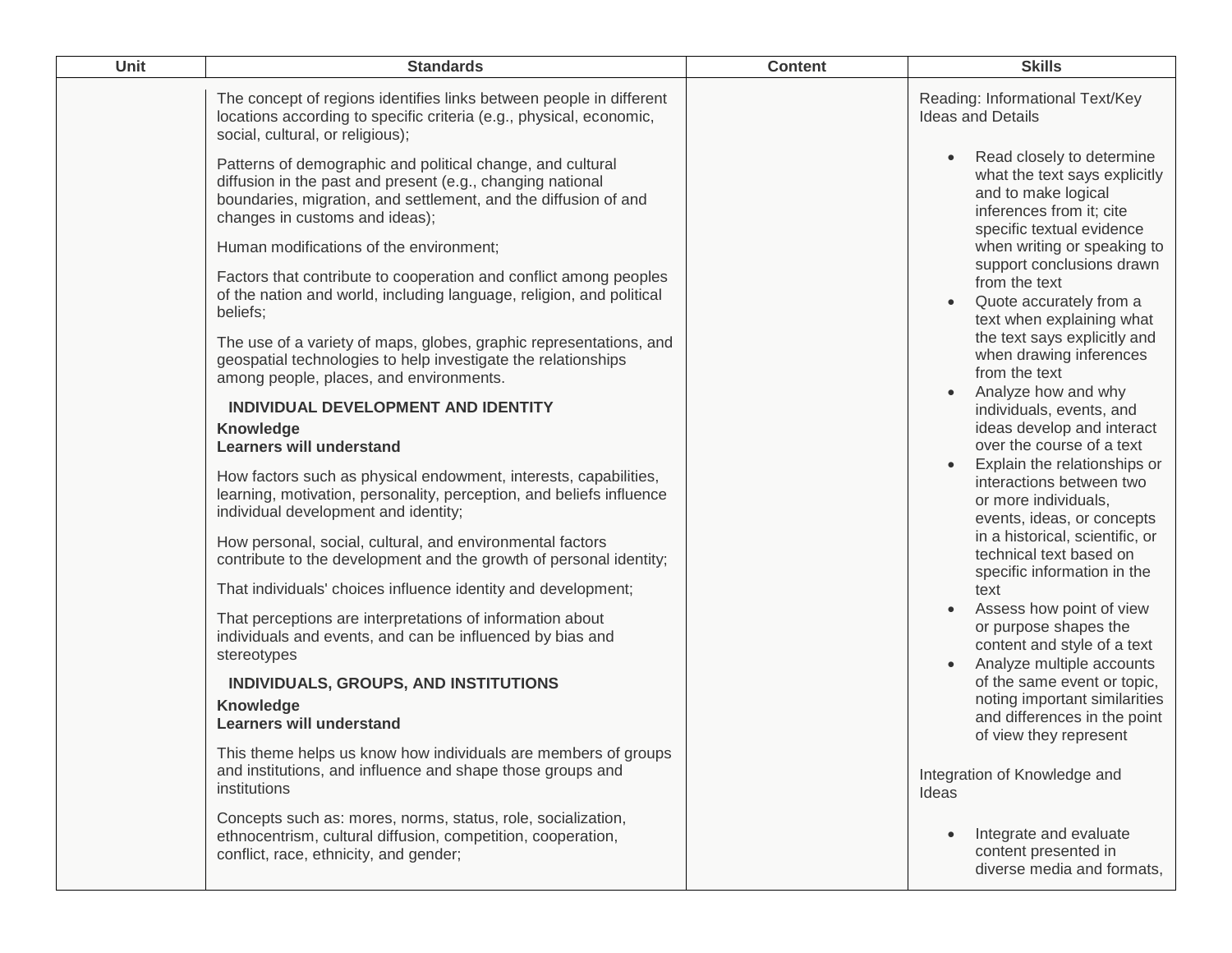| Unit | <b>Standards</b>                                                                                                                                                                                                                                                                             | <b>Content</b> | <b>Skills</b>                                                                                                                        |
|------|----------------------------------------------------------------------------------------------------------------------------------------------------------------------------------------------------------------------------------------------------------------------------------------------|----------------|--------------------------------------------------------------------------------------------------------------------------------------|
|      | Institutions are created to respond to changing individual and<br>group needs;                                                                                                                                                                                                               |                | including visually and<br>quantitatively, as well as in                                                                              |
|      | That groups and institutions change over time;                                                                                                                                                                                                                                               |                | words<br>Draw on information from<br>$\bullet$                                                                                       |
|      | That cultural diffusion occurs when groups migrate;                                                                                                                                                                                                                                          |                | multiple print or digital<br>sources, demonstrating the                                                                              |
|      | That when two or more groups with differing norms and beliefs<br>interact, accommodation or conflict may result;                                                                                                                                                                             |                | ability to locate an answer<br>to a question quickly or to                                                                           |
|      | That groups and institutions influence culture in a variety of ways.                                                                                                                                                                                                                         |                | solve a problem efficiently<br>Analyze how two or more                                                                               |
|      | POWER, AUTHORITY, AND GOVERNANCE<br>Knowledge<br><b>Learners will understand</b>                                                                                                                                                                                                             |                | texts address similar<br>themes or topics in order to<br>build knowledge or to<br>compare the approaches                             |
|      | Fundamental ideas that are the foundation of American<br>constitutional democracy (including those of the U.S. Constitution,<br>popular sovereignty, the rule of law, separation of powers, checks<br>and balances, minority rights, the separation of church and state,<br>and Federalism); |                | the authors take<br>Integrate information from<br>several texts on the same<br>topic in order to write or<br>speak about the subject |
|      | Fundamental values of constitutional democracy (e.g., the<br>common good, liberty, justice, equality, and individual dignity);                                                                                                                                                               |                | knowledgeably<br>Speaking and                                                                                                        |
|      | The ideologies and structures of political systems that differ from<br>those of the United States;                                                                                                                                                                                           |                | Listening/Comprehension and<br>Collaboration                                                                                         |
|      | The ways in which governments meet the needs and wants of<br>citizens, manage conflict, and establish order and security.                                                                                                                                                                    |                | Prepare for and participate<br>effectively in a range of                                                                             |
|      | PRODUCTION, DISTRIBUTION, AND CONSUMPTION<br>Knowledge<br><b>Learners will understand</b>                                                                                                                                                                                                    |                | conversations and<br>collaborations with diverse<br>partners, building on<br>others' ideas and                                       |
|      | Individuals, government, and society experience scarcity because<br>human wants and needs exceed what can be produced from<br>available resources;                                                                                                                                           |                | expressing their own<br>clearly and persuasively<br>Engage effectively in a                                                          |
|      | How choices involve trading off the expected value of one<br>opportunity gained against the expected value of the best<br>alternative;                                                                                                                                                       |                | range of collaborative<br>discussions (one-on-one,<br>in groups, and teacher-led)<br>with diverse partners on                        |
|      | The economic choices that people make have both present and<br>future consequences                                                                                                                                                                                                           |                | grade 5 topics and texts,<br>building on others' ideas                                                                               |
|      | Economic incentives affect people's behavior and may be<br>regulated by rules or laws;                                                                                                                                                                                                       |                | and expressing their own<br>clearly                                                                                                  |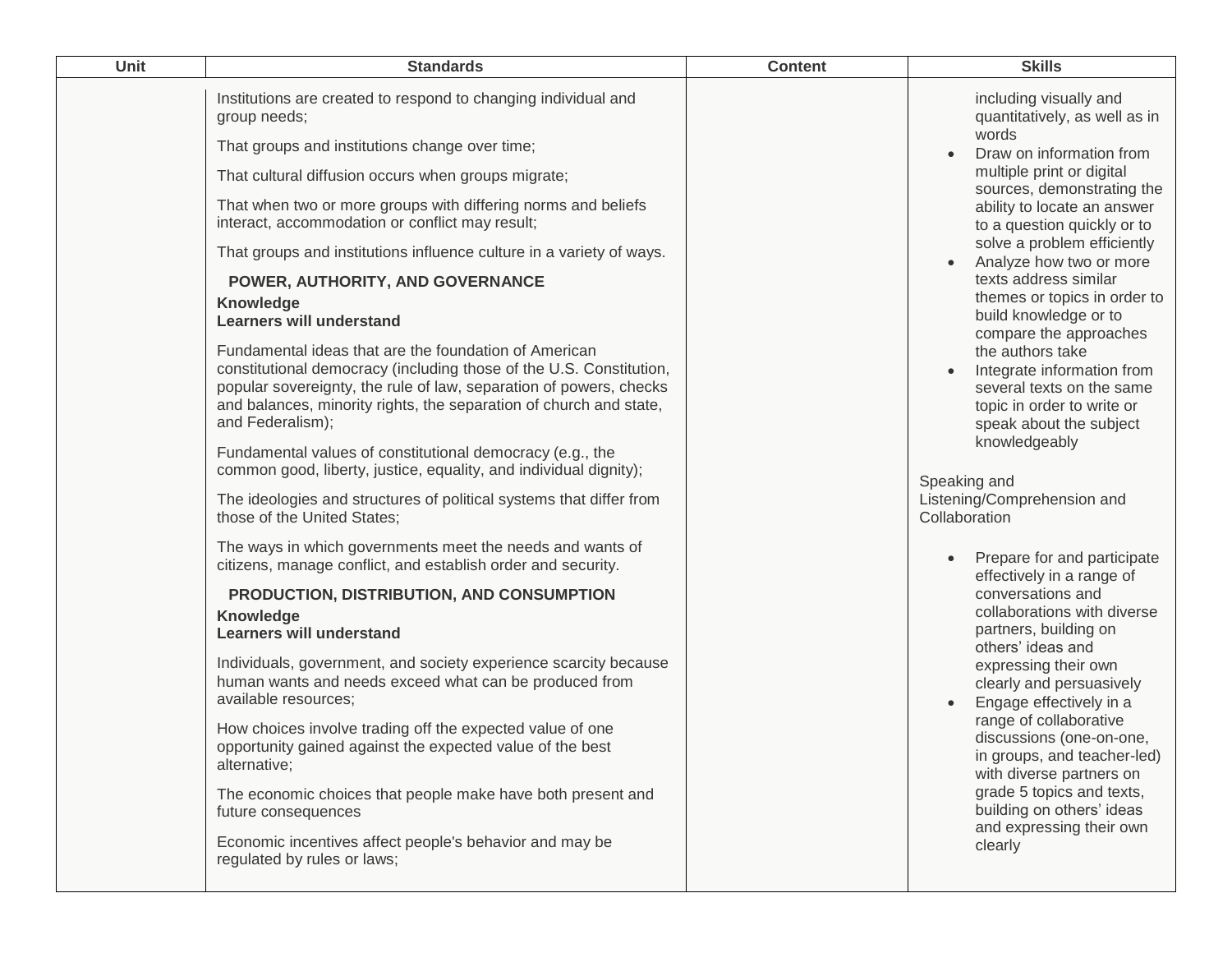| <b>Unit</b> | <b>Standards</b>                                                                                                                                                                                                      | <b>Content</b> | <b>Skills</b> |
|-------------|-----------------------------------------------------------------------------------------------------------------------------------------------------------------------------------------------------------------------|----------------|---------------|
|             | How markets bring buyers and sellers together to exchange goods<br>and services                                                                                                                                       |                |               |
|             | How goods and services are allocated in a market economy<br>through the influence of prices on decisions about production and<br>consumption;                                                                         |                |               |
|             | How the overall levels of income, employment, and prices are<br>determined by the interaction of households, firms, and the<br>government.                                                                            |                |               |
|             | <b>GLOBAL CONNECTIONS</b>                                                                                                                                                                                             |                |               |
|             | Knowledge<br><b>Learners will understand</b>                                                                                                                                                                          |                |               |
|             | Global connections have existed in the past and increased rapidly<br>in current times;                                                                                                                                |                |               |
|             | Global factors such as cultural, economic, and political<br>connections are changing the places in which people live (e.g.,<br>through trade, migration, increased travel, and communication);                        |                |               |
|             | Spatial relationships that relate to ongoing global issues (e.g.,<br>pollution, poverty, disease, and conflict) affect the health and well-<br>being of Earth and its inhabitants;                                    |                |               |
|             | Global connections may make cultures more alike or increase<br>their sense of distinctiveness;                                                                                                                        |                |               |
|             | Universal human rights cut across cultures but are not necessarily<br>understood in the same way in all cultures.                                                                                                     |                |               |
|             | <b>CIVIC IDEALS AND PRACTICES</b>                                                                                                                                                                                     |                |               |
|             | Knowledge<br><b>Learners will understand</b>                                                                                                                                                                          |                |               |
|             | The theme of civic ideals and practices helps us to learn about<br>and know how to work for the betterment of society;                                                                                                |                |               |
|             | Concepts and ideals such as: individual dignity, liberty, justice,<br>equality, individual rights, responsibility, majority and minority<br>rights, and civil dissent;                                                |                |               |
|             | Key practices involving the rights and responsibilities of citizenship<br>and the exercise of citizenship (e.g., respecting the rule of law and<br>due process, voting, serving on a jury, researching issues, making |                |               |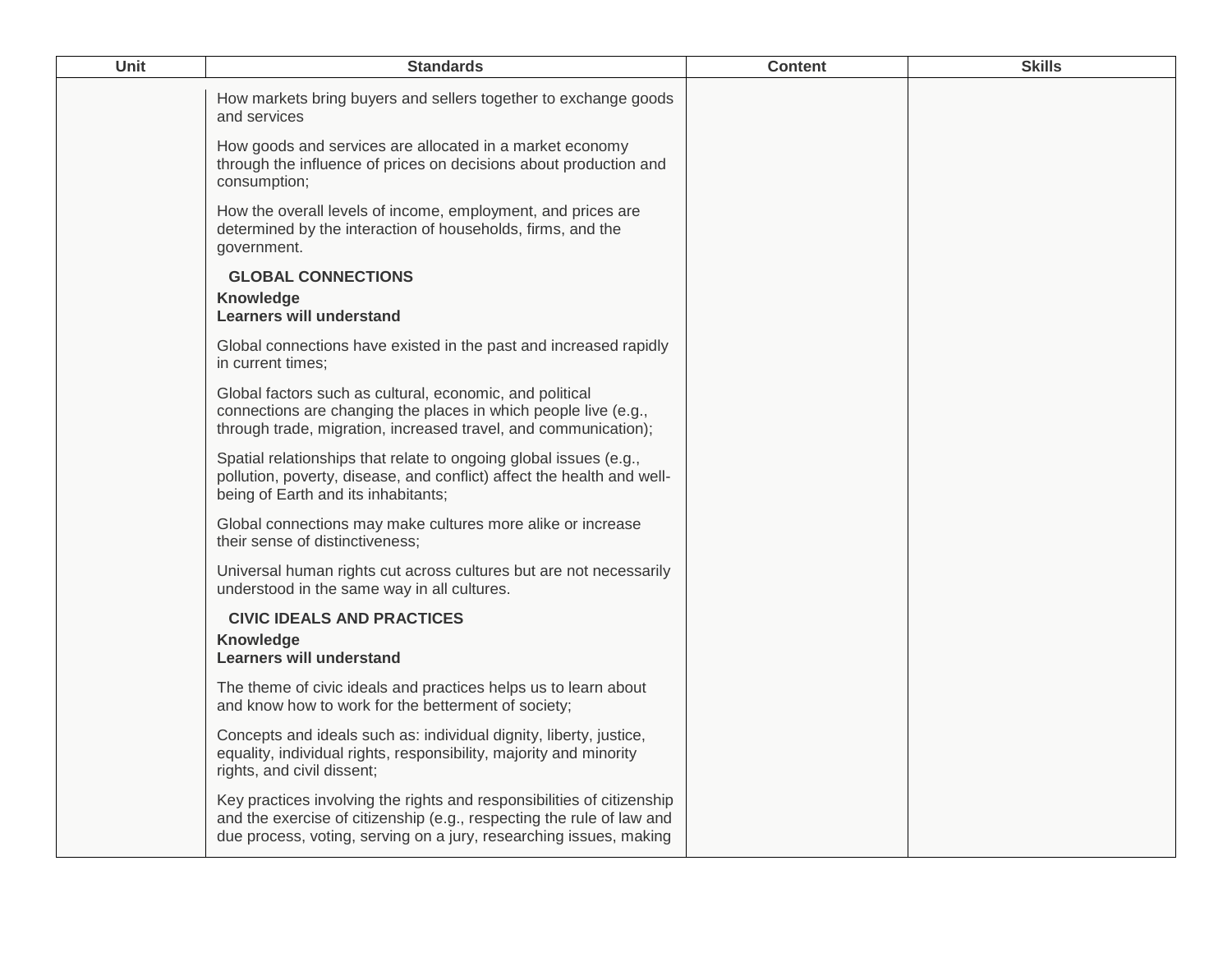| Unit                                 | <b>Standards</b>                                                                                                                                                                                                                                                                                                                                                                                                                                                                                                                                                                                                                                                                                                                                                                                                                                                                                                                               | <b>Content</b>                                                                                                                                                                                                                                                                                                                              | <b>Skills</b>                                                                                                                                                                                                                                                                                                                                                                                                                                                                                                                            |
|--------------------------------------|------------------------------------------------------------------------------------------------------------------------------------------------------------------------------------------------------------------------------------------------------------------------------------------------------------------------------------------------------------------------------------------------------------------------------------------------------------------------------------------------------------------------------------------------------------------------------------------------------------------------------------------------------------------------------------------------------------------------------------------------------------------------------------------------------------------------------------------------------------------------------------------------------------------------------------------------|---------------------------------------------------------------------------------------------------------------------------------------------------------------------------------------------------------------------------------------------------------------------------------------------------------------------------------------------|------------------------------------------------------------------------------------------------------------------------------------------------------------------------------------------------------------------------------------------------------------------------------------------------------------------------------------------------------------------------------------------------------------------------------------------------------------------------------------------------------------------------------------------|
|                                      | informed judgments, expressing views on issues, and<br>collaborating with others to take civic action);<br>The common good, and the rule of law;<br>Key documents and excerpts from key sources that define and<br>support democratic ideals and practices (e.g., the U.S. Declaration<br>of Independence, the U.S. Constitution, the Gettysburg Address,<br>the Letter from Birmingham Jail; and international documents such<br>as the Declaration of the Rights of Man, and the Universal<br>Declaration of the Rights of Children);<br>The origins and function of major institutions and practices<br>developed to support democratic ideals and practices;<br>Key past and present issues involving democratic ideals and<br>practices, as well as the perspectives of various stakeholders in<br>proposing possible solutions to these issues;<br>The importance of becoming informed in order to make positive<br>civic contributions. |                                                                                                                                                                                                                                                                                                                                             |                                                                                                                                                                                                                                                                                                                                                                                                                                                                                                                                          |
| <b>American</b><br><b>Revolution</b> | <b>NCSS: Social Studies 2010</b><br><b>NCSS: Elementary</b><br><b>CULTURE</b><br>Knowledge<br><b>Learners will understand</b><br>"Culture" refers to the behaviors, beliefs, values, traditions,<br>institutions, and ways of living together of a group of people;<br>Concepts such as: similarities, differences, beliefs, values,<br>cohesion, and diversity;<br>How cultural beliefs, behaviors, and values allow human groups to<br>solve the problems of daily living;<br>How culture may change in response to changing needs and<br>concerns;<br>How individuals learn the elements of their culture through<br>interactions with other members of the culture group;                                                                                                                                                                                                                                                                  | The Second<br>Continental<br>Congress<br>Declaring<br>Independence<br>The Declaration of<br>Independence<br>Comparing armies<br>$\bullet$<br>Perspectives on the<br>$\bullet$<br>Revolution<br>The War in the<br>$\bullet$<br>North<br>The War in the<br>South<br>The Treaty of Paris<br>Creating a timeline<br>to show cause and<br>effect | Students will be able to:<br>Identify the major political,<br>economic, and ideological<br>reasons for the American<br>Revolution<br>Describe the role of the<br><b>First and Second</b><br>Continental Congress in<br>unifying the colonies<br>(addressing the Intolerable<br>Acts, declaring<br>independence, drafting the<br>Articles of Confederation)<br>Use the Declaration of<br>Independence to explain<br>why the colonists wanted<br>to separate from Great<br>Britain and why they<br>believed they had the right<br>to do so |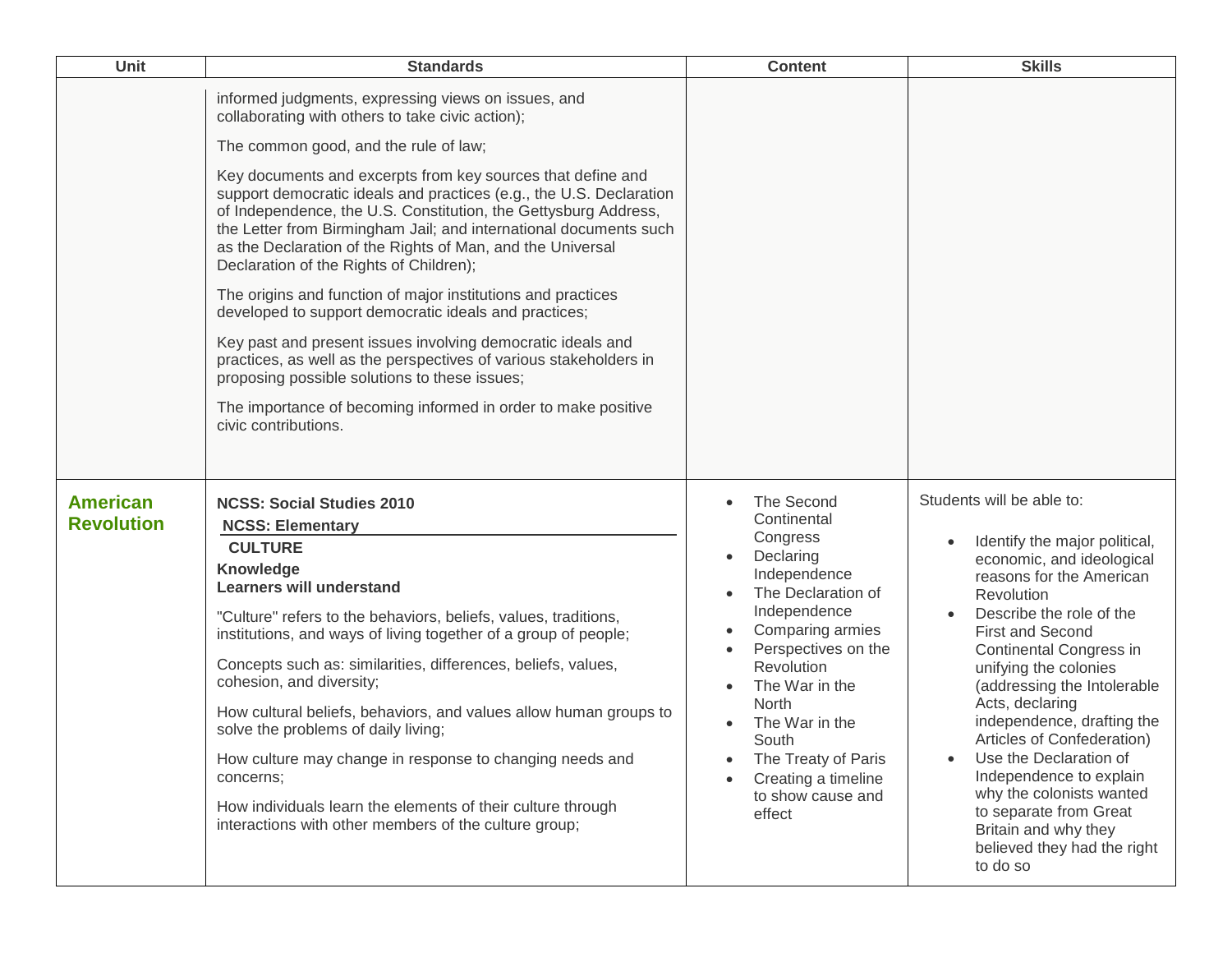| Unit | <b>Standards</b>                                                                                                                                                                                                                                                                                                                                                                                                                                                                                                                                                                                                                                                                                                                                                                                                                                                                                                                                                                                                  | <b>Content</b> | <b>Skills</b>                                                                                                                                                                                                                                                                                                                                                                                                                                                                                                                                                                                                                |
|------|-------------------------------------------------------------------------------------------------------------------------------------------------------------------------------------------------------------------------------------------------------------------------------------------------------------------------------------------------------------------------------------------------------------------------------------------------------------------------------------------------------------------------------------------------------------------------------------------------------------------------------------------------------------------------------------------------------------------------------------------------------------------------------------------------------------------------------------------------------------------------------------------------------------------------------------------------------------------------------------------------------------------|----------------|------------------------------------------------------------------------------------------------------------------------------------------------------------------------------------------------------------------------------------------------------------------------------------------------------------------------------------------------------------------------------------------------------------------------------------------------------------------------------------------------------------------------------------------------------------------------------------------------------------------------------|
|      | How peoples from different cultures develop different values and<br>ways of interpreting experience;<br>TIME, CONTINUITY, AND CHANGE<br>Knowledge<br><b>Learners will understand</b><br>The study of the past is the story of communities, nations, and the<br>world:<br>Key concepts such as: past, present, future, similarity, difference,<br>and change;<br>That we can learn our personal past and the past of communities,<br>nations, and the world by means of stories, biographies,<br>interviews, and original sources such as documents, letters,<br>photographs, and artifacts;<br>Key people, events, and places associated with the history of the<br>community, nation, and world.<br>Key symbols and traditions that are carried from the past into the<br>present by diverse cultures in the United States and world;<br>That people view and interpret historical events differently<br>because of the times in which they live, the experiences they<br>have, and the point of view they hold; |                | Identify the role that key<br>individuals played in<br>leading the colonists to<br>revolution, including<br>George Washington,<br>Thomas Jefferson,<br>Benjamin Franklin, Patrick<br>Henry, Samuel Adams,<br>John Adams, and Thomas<br>Paine<br>Describe how colonial<br>experiences with self-<br>government (e.g.,<br>Mayflower Compact,<br>House of Burgesses and<br>town meetings) and ideas<br>about government (e.g.,<br>purposes of government<br>such as protecting<br>individual rights and<br>promoting the common<br>good, natural rights, limited<br>government,<br>representative<br>government) influenced the |
|      | That historical events occurred in times that differed from our own,<br>but often have lasting consequences for the present and future;<br>PEOPLE, PLACES, AND ENVIRONMENTS<br>Knowledge<br><b>Learners will understand</b><br>The theme of people, places, and environments involves the study<br>of location, place, and the interactions of people with their<br>surroundings;<br>Concepts such as: location, direction, distance, and scale;<br>Factors influencing various community, state, and regional<br>patterns of human settlement, such as the availability of land and<br>water, and places for people to live;                                                                                                                                                                                                                                                                                                                                                                                     |                | decision to declare<br>independence<br>identify, analyze and/or<br>create maps relative to the<br>American Revolution, and<br>battle strategies throughout<br>the colonies and between<br>American colonists and<br><b>Britain</b><br>The American Revolution and Its<br>Consequences<br>Explain the multi-faceted<br>nature of the American<br>Revolution and its<br>consequences.                                                                                                                                                                                                                                          |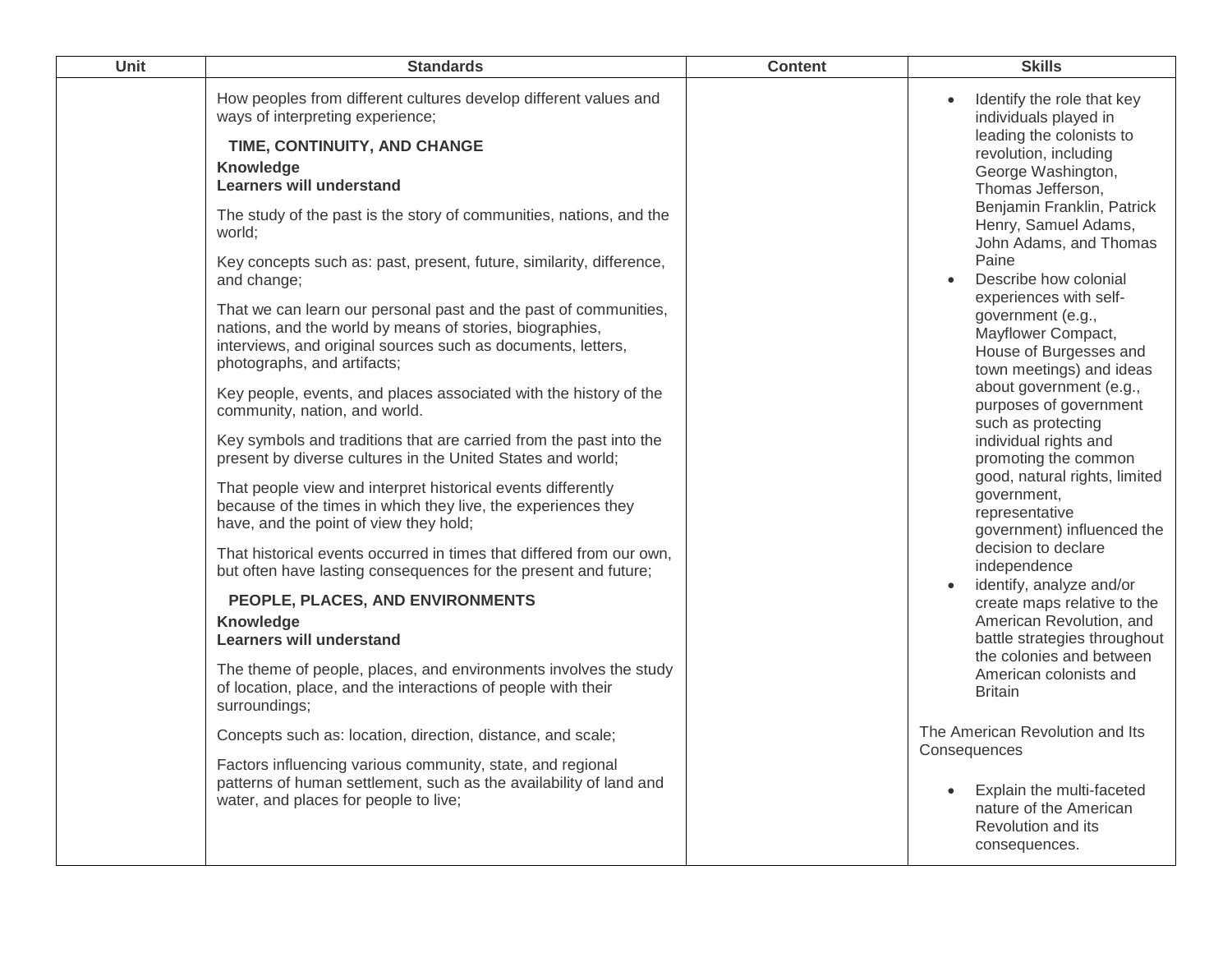| Unit | <b>Standards</b>                                                                                                                                                                       | <b>Content</b> | <b>Skills</b>                                                                                                 |
|------|----------------------------------------------------------------------------------------------------------------------------------------------------------------------------------------|----------------|---------------------------------------------------------------------------------------------------------------|
|      | Cultural patterns and their interactions within and across places,<br>by means such as migration and settlement, changes in customs<br>or ideas, and in the ways people make a living; |                | Describe the advantages<br>and disadvantages of each<br>side during the American                              |
|      | Benefits and problems resulting from the discovery and use of<br>resources;                                                                                                            |                | Revolution with respect to<br>military leadership,<br>geography, types of                                     |
|      | Factors that contribute to similarities and differences among<br>peoples locally and in places across the world, including ethnicity,<br>language, and religious beliefs;              |                | resources, and incentives<br>Describe the importance of<br>Valley Forge, Battle of<br>Saratoga, and Battle of |
|      | Tools such as maps, globes, and geospatial technologies in<br>investigating the relationships among people, places, and<br>environments.                                               |                | Yorktown in the American<br>Revolution<br>Compare the role of                                                 |
|      | INDIVIDUAL DEVELOPMENT AND IDENTITY<br>Knowledge<br><b>Learners will understand</b>                                                                                                    |                | women, African<br>Americans, American<br>Indians, and France in<br>helping shape the outcome                  |
|      | The study of individual development and identity helps us know<br>who we are and how we change;                                                                                        |                | of the war<br>Describe the significance<br>of the Treaty of Paris                                             |
|      | Concepts such as, growth, change, learning, self, family, and<br>groups;                                                                                                               |                | (establishment of the<br>United States and its                                                                |
|      | Individuals have characteristics that are both distinct from and<br>similar to those of others;                                                                                        |                | boundaries)                                                                                                   |
|      | Individuals bring specific abilities, interests, and talents in working<br>with others to make decisions and solve problems;                                                           |                |                                                                                                               |
|      | Individuals change over time;                                                                                                                                                          |                |                                                                                                               |
|      | Physical, intellectual, and emotional growth affect individual<br>identity, growth, and interactions with others;                                                                      |                |                                                                                                               |
|      | People's interactions with their social and physical surroundings<br>influence individual identity and growth;                                                                         |                |                                                                                                               |
|      | Individual choices are influenced by personal and social factors.                                                                                                                      |                |                                                                                                               |
|      | INDIVIDUALS, GROUPS, AND INSTITUTIONS<br><b>Knowledge</b><br><b>Learners will understand</b>                                                                                           |                |                                                                                                               |
|      | Concepts such as: community, culture, role, competition,<br>cooperation, rules, and norms;                                                                                             |                |                                                                                                               |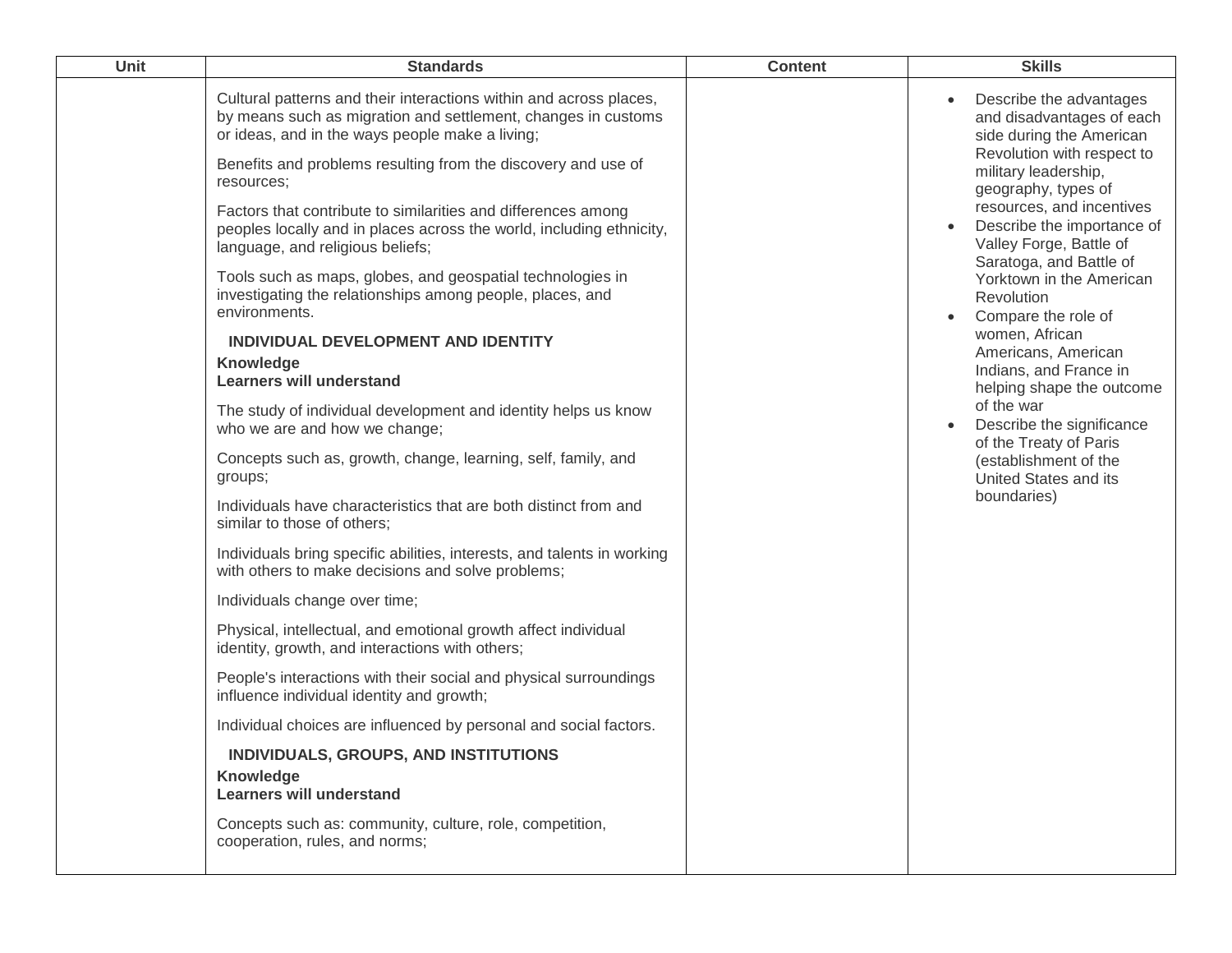| <b>Unit</b> | <b>Standards</b>                                                                                                                                                                                                                                        | <b>Content</b> | <b>Skills</b> |
|-------------|---------------------------------------------------------------------------------------------------------------------------------------------------------------------------------------------------------------------------------------------------------|----------------|---------------|
|             | Characteristics that distinguish individuals;                                                                                                                                                                                                           |                |               |
|             | That individuals, groups, and institutions share common elements<br>and also have unique characteristics;                                                                                                                                               |                |               |
|             | The impact of families, schools, religious institutions, government<br>agencies, financial institutions, and civic groups on their lives;                                                                                                               |                |               |
|             | How the rules and norms of groups to which they belong impact<br>their lives.                                                                                                                                                                           |                |               |
|             | POWER, AUTHORITY, AND GOVERNANCE<br><b>Knowledge</b><br><b>Learners will understand</b>                                                                                                                                                                 |                |               |
|             | Rules and laws can serve to support order and protect individual<br>rights;                                                                                                                                                                             |                |               |
|             | Fundamental ideas that are the foundation of American<br>constitutional democracy, including those of the U.S. Constitution,<br>the rule of law, separation of powers, checks and balances,<br>minority rights, and the separation of church and state; |                |               |
|             | Fundamental values of democracy: the common good, liberty,<br>justice, equality, and individual dignity;                                                                                                                                                |                |               |
|             | The ways in which governments meet the needs and wants of<br>citizens.                                                                                                                                                                                  |                |               |
|             | PRODUCTION, DISTRIBUTION, AND CONSUMPTION                                                                                                                                                                                                               |                |               |
|             | Knowledge<br><b>Learners will understand</b>                                                                                                                                                                                                            |                |               |
|             | How people and communities deal with scarcity of resources;                                                                                                                                                                                             |                |               |
|             | The difference between needs and wants;                                                                                                                                                                                                                 |                |               |
|             | What people and communities gain and give up when they make<br>a decision;                                                                                                                                                                              |                |               |
|             | How economic incentives affect people's behavior;                                                                                                                                                                                                       |                |               |
|             | The characteristics and functions of money and its uses;                                                                                                                                                                                                |                |               |
|             | The characteristics of a market economy;                                                                                                                                                                                                                |                |               |
|             | The goods and services produced in the market and those<br>produced by the government.                                                                                                                                                                  |                |               |
|             |                                                                                                                                                                                                                                                         |                |               |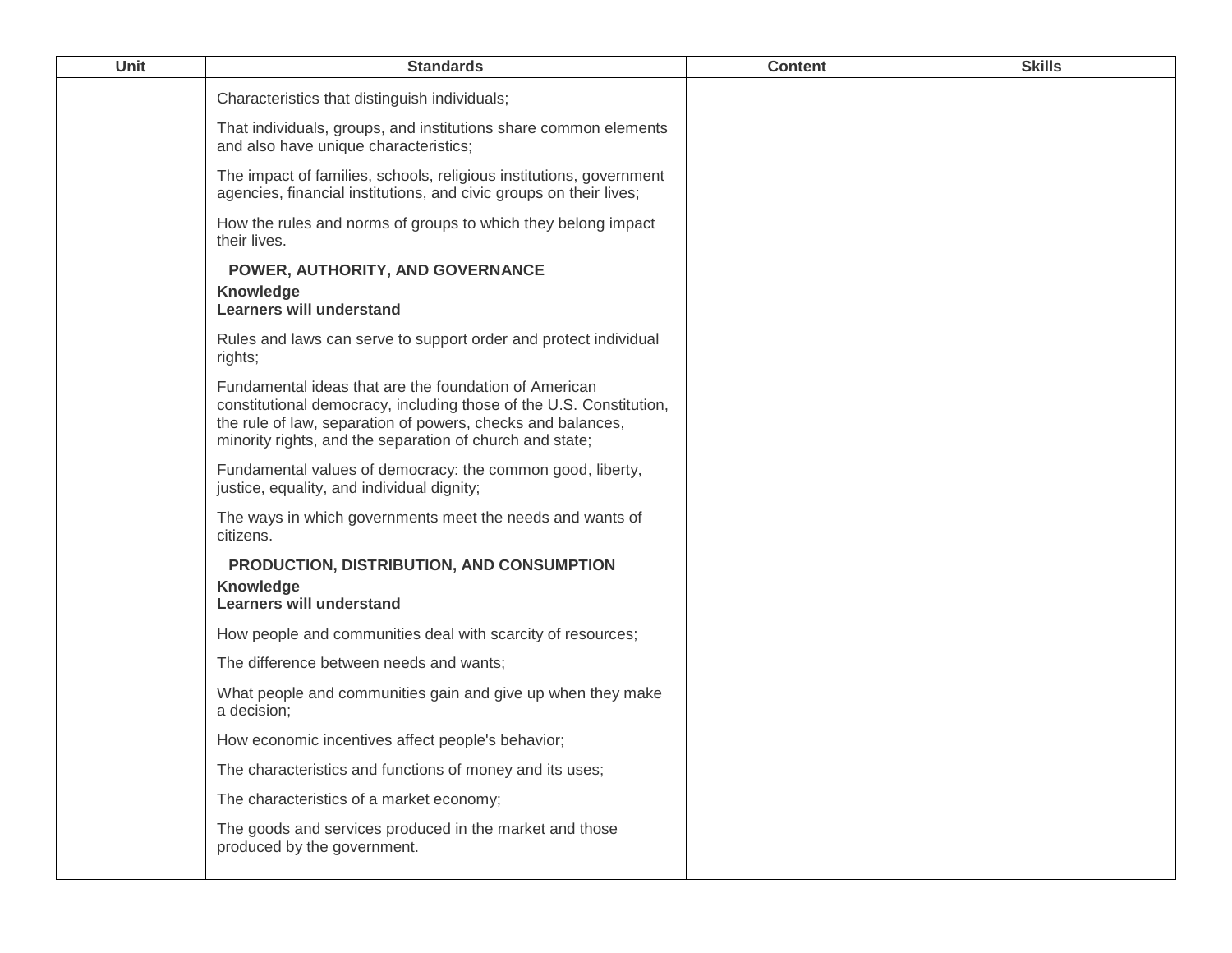| <b>Unit</b>                                                             | <b>Standards</b>                                                                                                                                                                                                                                                                                                                                                                                                                                            | <b>Content</b>                                                                                                                                                                                                                                                                                                                                                    | <b>Skills</b>                                                                                                                                                                                                                                                                                                                                                                                                                     |
|-------------------------------------------------------------------------|-------------------------------------------------------------------------------------------------------------------------------------------------------------------------------------------------------------------------------------------------------------------------------------------------------------------------------------------------------------------------------------------------------------------------------------------------------------|-------------------------------------------------------------------------------------------------------------------------------------------------------------------------------------------------------------------------------------------------------------------------------------------------------------------------------------------------------------------|-----------------------------------------------------------------------------------------------------------------------------------------------------------------------------------------------------------------------------------------------------------------------------------------------------------------------------------------------------------------------------------------------------------------------------------|
|                                                                         | <b>GLOBAL CONNECTIONS</b><br><b>Knowledge</b><br><b>Learners will understand</b><br>Global connections may be of various types (e.g., cultural<br>exchange, trade, political, economic, or travel);<br>Global connections affect daily life for individuals and those<br>around them;<br>Some global issues have persisted over time while others are<br>more contemporary or emerging (e.g., technology enabling rapid<br>communication across the earth); |                                                                                                                                                                                                                                                                                                                                                                   |                                                                                                                                                                                                                                                                                                                                                                                                                                   |
|                                                                         | All cultures have similar needs, but meet those needs in different<br>ways that may influence or be influenced by global connections;<br><b>CIVIC IDEALS AND PRACTICES</b><br>Knowledge<br><b>Learners will understand</b><br>Writing reports, letters, or brief position statements to describe an<br>issue, actions to address it, and reasons for supporting a<br>particular position over others;                                                       |                                                                                                                                                                                                                                                                                                                                                                   |                                                                                                                                                                                                                                                                                                                                                                                                                                   |
| <b>Establishing</b><br>the United<br><b>States</b><br><b>Government</b> | <b>NCSS: Social Studies 2010</b><br><b>NCSS: Elementary</b><br><b>CULTURE</b><br><b>Knowledge</b><br><b>Learners will understand</b><br>Concepts such as: similarities, differences, beliefs, values,<br>cohesion, and diversity;<br>How cultural beliefs, behaviors, and values allow human groups to<br>solve the problems of daily living;<br>How culture may change in response to changing needs and<br>concerns;                                      | The Articles of<br>$\bullet$<br>Confederation<br>The Constitutional<br>Convention<br>A Convention of<br>Compromises<br>Federalism and the<br>Constitution<br>Ratification and the<br>conflict over a Bill of<br><b>Rights</b><br>The Bill of Rights<br>Exploring a public<br>issue relating to the<br>U.S. Constitution<br>Taking a position on<br>a public issue | Students will be able to:<br>Explain probable<br>consequences of an<br>absence of government<br>and of rules and laws<br>Understand values and<br>principles of American<br>constitutional democracy<br>Explain how decisions can<br>be made or how conflicts<br>might be resolved in fair<br>and just ways (e.g.,<br>majority rules)<br>Identify, analyze and<br>create maps relative to the<br>establishment of a new<br>nation |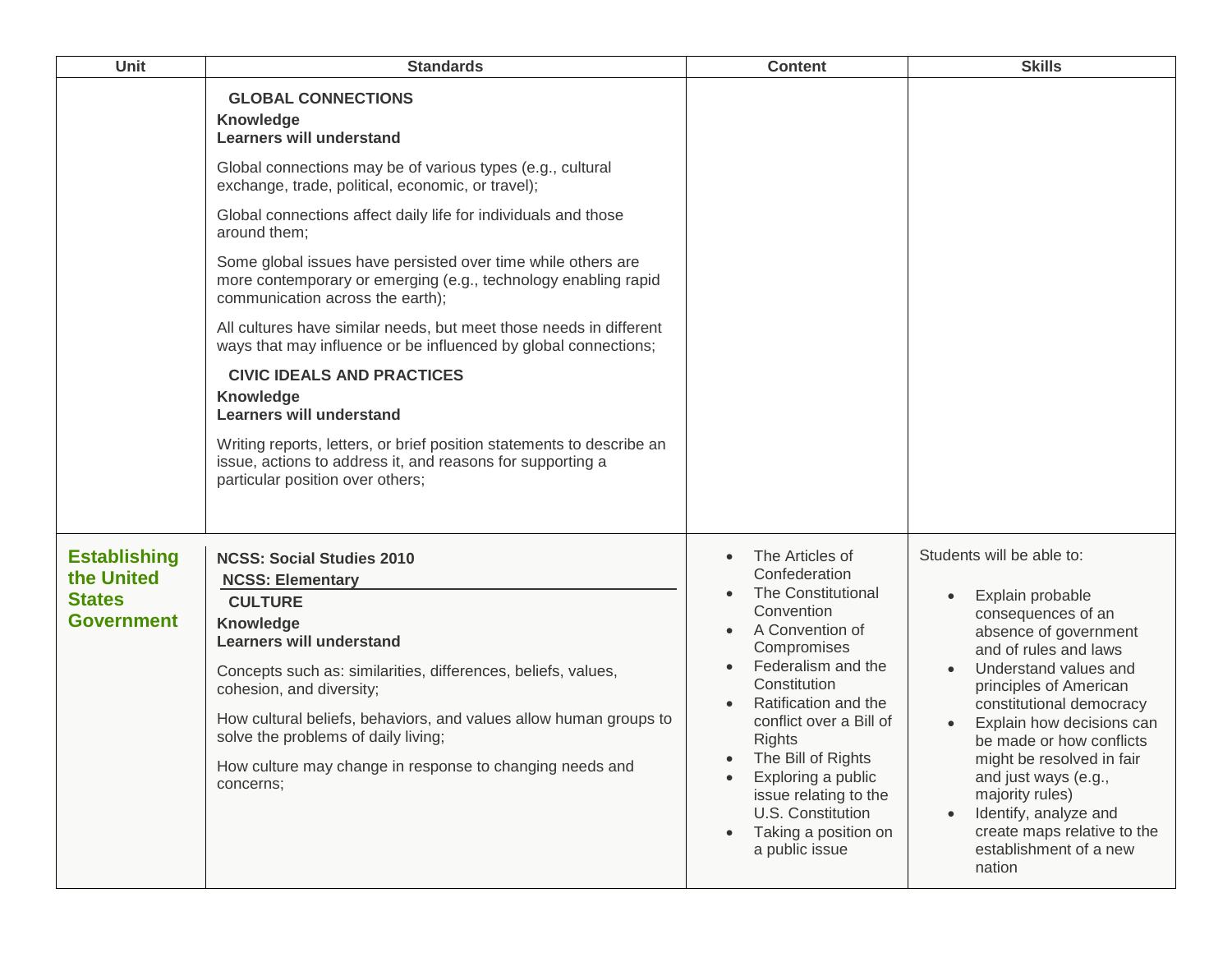| Unit | <b>Standards</b>                                                                                                                                                                                                                                                                                                                                                                                                                                                                                                                                                                                                                                                                                                                                                                                                                                                                                                                                                                                                                                                                                                                                                                                                                                                                                                                                                                                                                                                                                                                                                                                                                                                                                                                        | <b>Content</b>                                                                                                                                                                                                                                                             | <b>Skills</b>                                                                                                                                                                                                                                                                                                                                                                                                                                                                                                                                                                                                                                                                                                                                                                                                                                                                                                                                                                                                                                                                                                             |
|------|-----------------------------------------------------------------------------------------------------------------------------------------------------------------------------------------------------------------------------------------------------------------------------------------------------------------------------------------------------------------------------------------------------------------------------------------------------------------------------------------------------------------------------------------------------------------------------------------------------------------------------------------------------------------------------------------------------------------------------------------------------------------------------------------------------------------------------------------------------------------------------------------------------------------------------------------------------------------------------------------------------------------------------------------------------------------------------------------------------------------------------------------------------------------------------------------------------------------------------------------------------------------------------------------------------------------------------------------------------------------------------------------------------------------------------------------------------------------------------------------------------------------------------------------------------------------------------------------------------------------------------------------------------------------------------------------------------------------------------------------|----------------------------------------------------------------------------------------------------------------------------------------------------------------------------------------------------------------------------------------------------------------------------|---------------------------------------------------------------------------------------------------------------------------------------------------------------------------------------------------------------------------------------------------------------------------------------------------------------------------------------------------------------------------------------------------------------------------------------------------------------------------------------------------------------------------------------------------------------------------------------------------------------------------------------------------------------------------------------------------------------------------------------------------------------------------------------------------------------------------------------------------------------------------------------------------------------------------------------------------------------------------------------------------------------------------------------------------------------------------------------------------------------------------|
|      | TIME, CONTINUITY, AND CHANGE<br>Knowledge<br><b>Learners will understand</b><br>The study of the past is the story of communities, nations, and the<br>world;<br>Key concepts such as: past, present, future, similarity, difference,<br>and change;<br>That we can learn our personal past and the past of communities,<br>nations, and the world by means of stories, biographies,<br>interviews, and original sources such as documents, letters,<br>photographs, and artifacts;<br>Key people, events, and places associated with the history of the<br>community, nation, and world.<br>Key symbols and traditions that are carried from the past into the<br>present by diverse cultures in the United States and world;<br>That people view and interpret historical events differently<br>because of the times in which they live, the experiences they<br>have, and the point of view they hold;<br>That historical events occurred in times that differed from our own,<br>but often have lasting consequences for the present and future;<br>PEOPLE, PLACES, AND ENVIRONMENTS<br>Knowledge<br><b>Learners will understand</b><br>The theme of people, places, and environments involves the study<br>of location, place, and the interactions of people with their<br>surroundings;<br>Factors influencing various community, state, and regional<br>patterns of human settlement, such as the availability of land and<br>water, and places for people to live;<br>Benefits and problems resulting from the discovery and use of<br>resources;<br>Factors that contribute to similarities and differences among<br>peoples locally and in places across the world, including ethnicity,<br>language, and religious beliefs; | related to the U.S.<br>Constitution<br>Why do we have<br>Government?<br>How is our<br>Government<br>organized to limit<br>power?<br>Federalism: How is<br>power distributed?<br>How does the Bill of<br>$\bullet$<br>Rights serve to limit<br>the powers of<br>Government? | Describe the structure of<br>government in the United<br>States and how it functions<br>to serve citizens<br>Give examples of powers<br>granted to the federal<br>government<br>Describe the organizational<br>structure of the federal<br>government in the United<br>States (legislative,<br>executive, and judicial<br>branches)<br>Describe how the powers<br>of the federal government<br>are separated among the<br>branches.<br>Give examples of how the<br>system of checks and<br>balances limits the power<br>of the federal government<br>Explain some of the<br>challenges faced by the<br>new nation under the<br>Articles of Confederation,<br>and analyze the<br>development of the<br>Constitution as a new plan<br>for governing<br>Describe the principle of<br>federalism and how it is<br>expressed through the<br>sharing and distribution of<br>power as stated in the<br>Constitution<br>Identify and Analyze Public<br><b>ISSUES</b><br>Clearly state a problem as<br>a public policy issue,<br>analyze various<br>perspectives, and generate<br>and evaluate possible<br>alternative resolutions |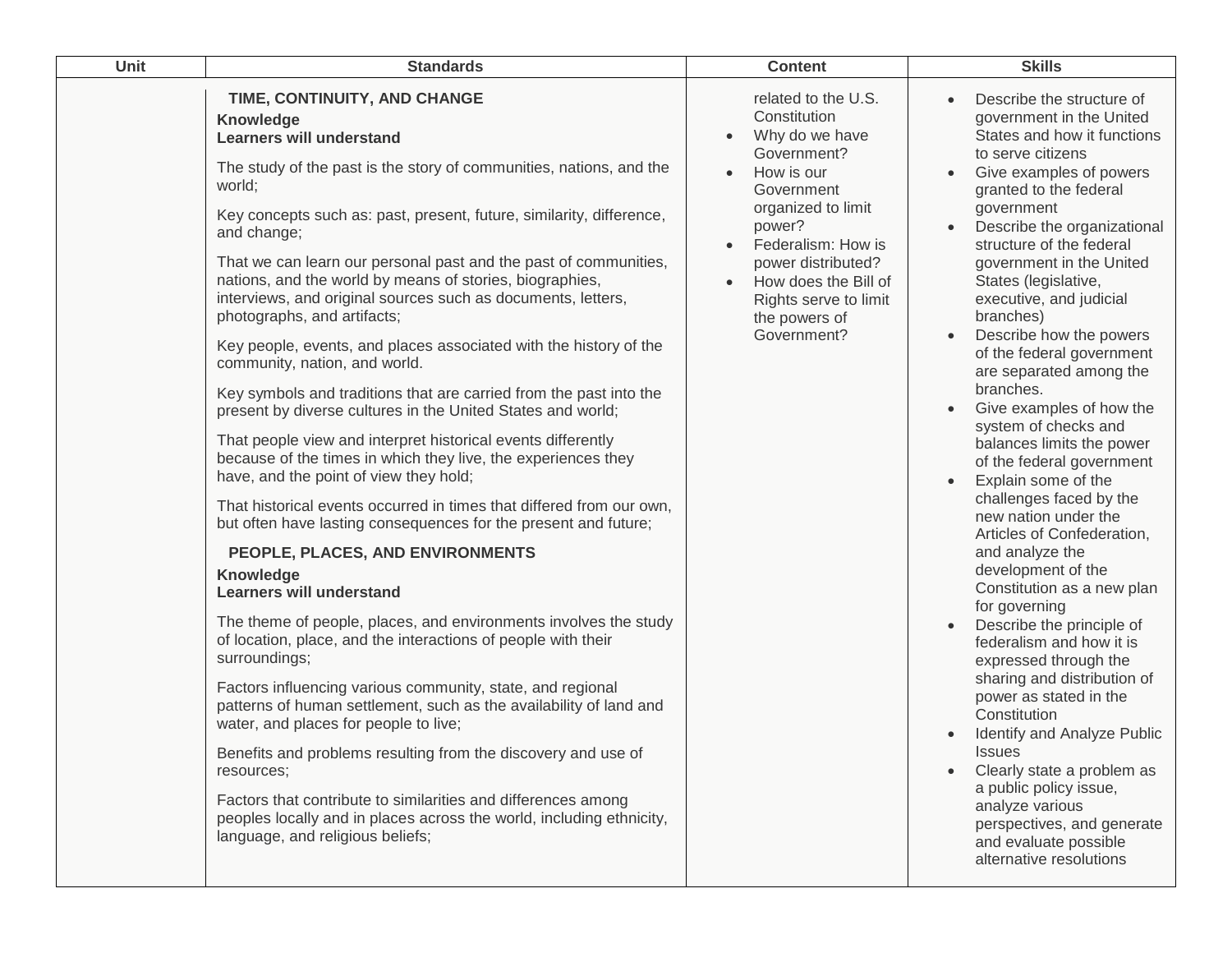| Unit | <b>Standards</b>                                                                                                                                                                                                                                                                                                                                                                                                                                                                                                                                                                                                                                                                                                                                                                                                                                                                                                                                                                                                                                                                                                                                                                                                                                                                                                                                                                                                                                                                                                                                                                                                                                   | <b>Content</b> | <b>Skills</b>                                                                                                                                                                                                                                                                                                                                                                                                                                                                                                                                                                                                                                                                                                                                                                                                                                                                                                                                                                                                                                                                                                                                        |
|------|----------------------------------------------------------------------------------------------------------------------------------------------------------------------------------------------------------------------------------------------------------------------------------------------------------------------------------------------------------------------------------------------------------------------------------------------------------------------------------------------------------------------------------------------------------------------------------------------------------------------------------------------------------------------------------------------------------------------------------------------------------------------------------------------------------------------------------------------------------------------------------------------------------------------------------------------------------------------------------------------------------------------------------------------------------------------------------------------------------------------------------------------------------------------------------------------------------------------------------------------------------------------------------------------------------------------------------------------------------------------------------------------------------------------------------------------------------------------------------------------------------------------------------------------------------------------------------------------------------------------------------------------------|----------------|------------------------------------------------------------------------------------------------------------------------------------------------------------------------------------------------------------------------------------------------------------------------------------------------------------------------------------------------------------------------------------------------------------------------------------------------------------------------------------------------------------------------------------------------------------------------------------------------------------------------------------------------------------------------------------------------------------------------------------------------------------------------------------------------------------------------------------------------------------------------------------------------------------------------------------------------------------------------------------------------------------------------------------------------------------------------------------------------------------------------------------------------------|
|      | INDIVIDUAL DEVELOPMENT AND IDENTITY<br>Knowledge<br><b>Learners will understand</b><br>Individuals have characteristics that are both distinct from and<br>similar to those of others;<br>Individuals bring specific abilities, interests, and talents in working<br>with others to make decisions and solve problems;<br>Individuals change over time;<br>People's interactions with their social and physical surroundings<br>influence individual identity and growth;<br>Individual choices are influenced by personal and social factors.<br>INDIVIDUALS, GROUPS, AND INSTITUTIONS<br>Knowledge<br><b>Learners will understand</b><br>This theme helps us know that people belong to groups and<br>institutions that influence them and by which they are influenced;.<br>Concepts such as: community, culture, role, competition,<br>cooperation, rules, and norms;<br>That individuals, groups, and institutions share common elements<br>and also have unique characteristics;<br>The impact of families, schools, religious institutions, government<br>agencies, financial institutions, and civic groups on their lives;<br>How the rules and norms of groups to which they belong impact<br>their lives.<br>POWER, AUTHORITY, AND GOVERNANCE<br>Knowledge<br><b>Learners will understand</b><br>Rules and laws can serve to support order and protect individual<br>rights;<br>Fundamental ideas that are the foundation of American<br>constitutional democracy, including those of the U.S. Constitution,<br>the rule of law, separation of powers, checks and balances,<br>minority rights, and the separation of church and state; |                | Identify contemporary<br>$\bullet$<br>public issues related to the<br><b>United States Constitution</b><br>and their related factual,<br>definitional, and ethical<br>questions<br>Use graphic data and other<br>sources to analyze<br>information about a<br>contemporary public issue<br>related to the United States<br>Constitution and evaluate<br>alternative resolutions.<br>Give examples of how<br>conflicts over core<br>democratic values lead<br>people to differ on<br>contemporary<br>constitutional issues in the<br><b>United States</b><br>Describe the powers of the<br>national government and<br>state governments under<br>the Articles of<br>Confederation<br>Give examples of problems<br>the country faced under<br>the Articles of<br>Confederation (e.g., lack of<br>national army, competing<br>currencies, reliance on<br>state governments for<br>money)<br>Explain why the<br><b>Constitutional Convention</b><br>was convened and why the<br>Constitution was written.<br>Describe the issues over<br>representation and slavery<br>the Framers faced at the<br><b>Constitutional Convention</b><br>and how they were |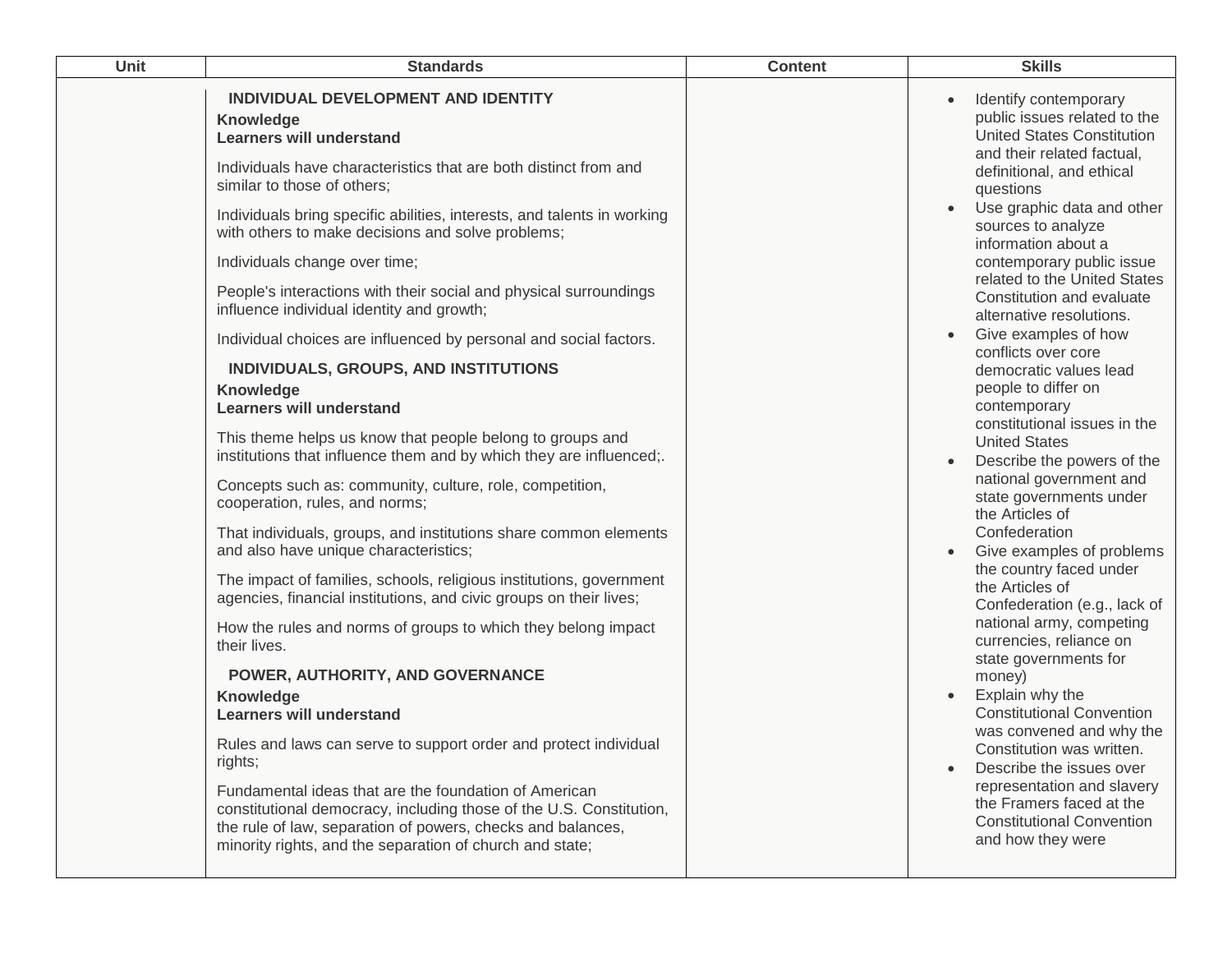| <b>Unit</b> | <b>Standards</b>                                                                                                                                                                                                                                                                                | <b>Content</b> | <b>Skills</b>                                                                                                                                                                                    |
|-------------|-------------------------------------------------------------------------------------------------------------------------------------------------------------------------------------------------------------------------------------------------------------------------------------------------|----------------|--------------------------------------------------------------------------------------------------------------------------------------------------------------------------------------------------|
|             | Fundamental values of democracy: the common good, liberty,<br>justice, equality, and individual dignity;<br>The basic elements of government in the United States: executive,<br>legislative, and judicial authority;<br>The ways in which governments meet the needs and wants of<br>citizens. |                | addressed in the<br>Constitution<br>Give reasons why the<br>Framers wanted to limit the<br>power of government<br>Describe the principle of<br>federalism and how it is<br>expressed through the |
|             | PRODUCTION, DISTRIBUTION, AND CONSUMPTION<br>Knowledge<br><b>Learners will understand</b>                                                                                                                                                                                                       |                | sharing and distribution of<br>power as stated in the<br>Constitution<br>Describe the concern that<br>$\bullet$                                                                                  |
|             | The difference between needs and wants;                                                                                                                                                                                                                                                         |                | some people had about                                                                                                                                                                            |
|             | What people and communities gain and give up when they make<br>a decision;                                                                                                                                                                                                                      |                | individual rights and why<br>the inclusion of a Bill of<br>Rights was needed for                                                                                                                 |
|             | How economic incentives affect people's behavior;                                                                                                                                                                                                                                               |                | ratification                                                                                                                                                                                     |
|             | The characteristics and functions of money and its uses;                                                                                                                                                                                                                                        |                | Describe the rights found<br>$\bullet$<br>in the First, Second, Third,                                                                                                                           |
|             | The goods and services produced in the market and those<br>produced by the government.                                                                                                                                                                                                          |                | and Fourth Amendments to<br>the United States<br>Constitution                                                                                                                                    |
|             | <b>GLOBAL CONNECTIONS</b>                                                                                                                                                                                                                                                                       |                |                                                                                                                                                                                                  |
|             | Knowledge<br><b>Learners will understand</b>                                                                                                                                                                                                                                                    |                |                                                                                                                                                                                                  |
|             | Global connections may be of various types (e.g., cultural<br>exchange, trade, political, economic, or travel);                                                                                                                                                                                 |                |                                                                                                                                                                                                  |
|             | Global connections affect daily life for individuals and those<br>around them;                                                                                                                                                                                                                  |                |                                                                                                                                                                                                  |
|             | Some global issues have persisted over time while others are<br>more contemporary or emerging (e.g., technology enabling rapid<br>communication across the earth);                                                                                                                              |                |                                                                                                                                                                                                  |
|             | All cultures have similar needs, but meet those needs in different<br>ways that may influence or be influenced by global connections;                                                                                                                                                           |                |                                                                                                                                                                                                  |
|             | <b>CIVIC IDEALS AND PRACTICES</b>                                                                                                                                                                                                                                                               |                |                                                                                                                                                                                                  |
|             | <b>Knowledge</b><br><b>Learners will understand</b>                                                                                                                                                                                                                                             |                |                                                                                                                                                                                                  |
|             | Participating in civic discussion and action about a school or<br>community issue;                                                                                                                                                                                                              |                |                                                                                                                                                                                                  |